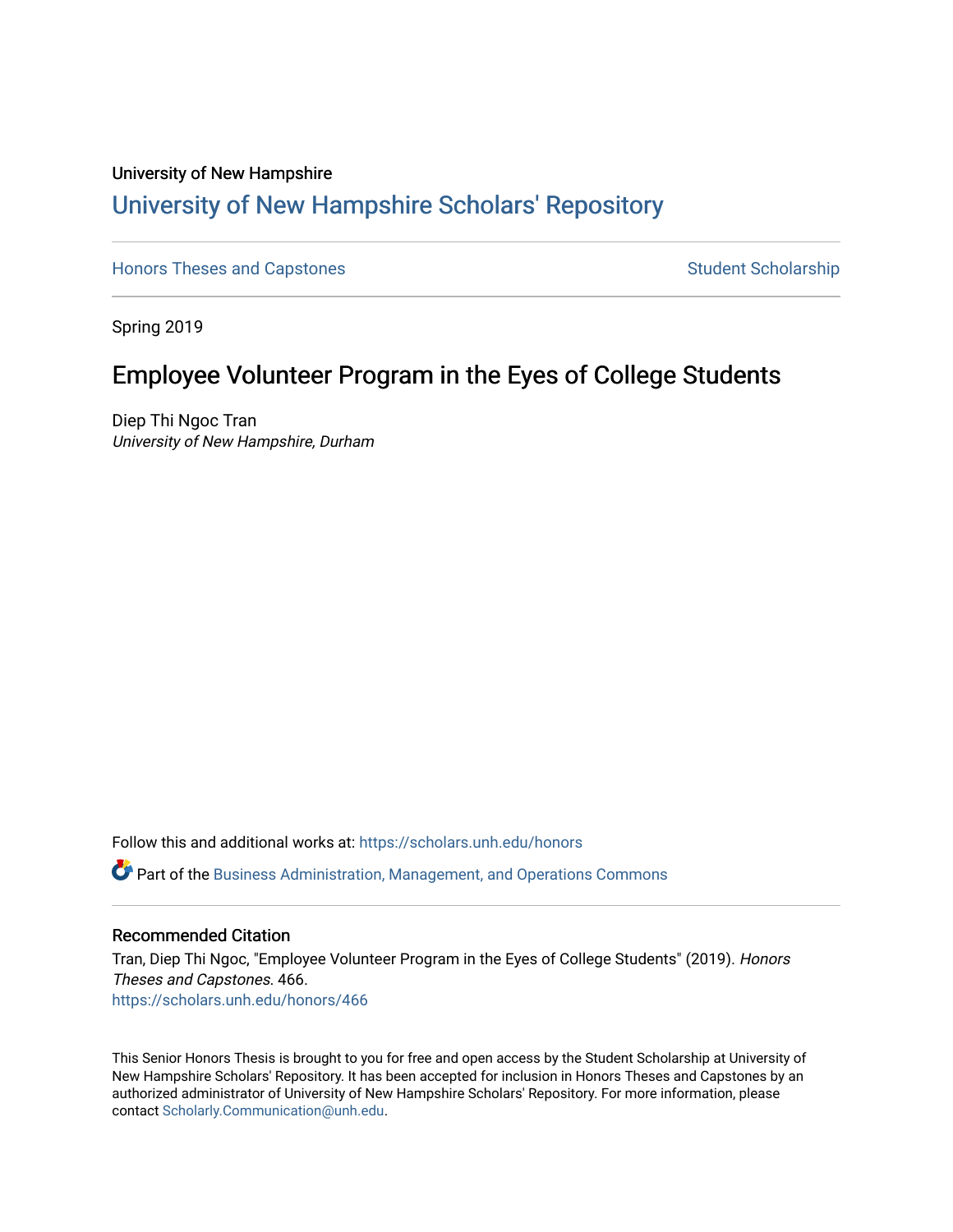Employee Volunteer Program in the Eyes of College Students

Diep Thi Ngoc Tran Advisor: Tuck Pescosolido

University of New Hampshire Peter T. Paul College of Business and Economics Department of Management

Honors Thesis Spring 2019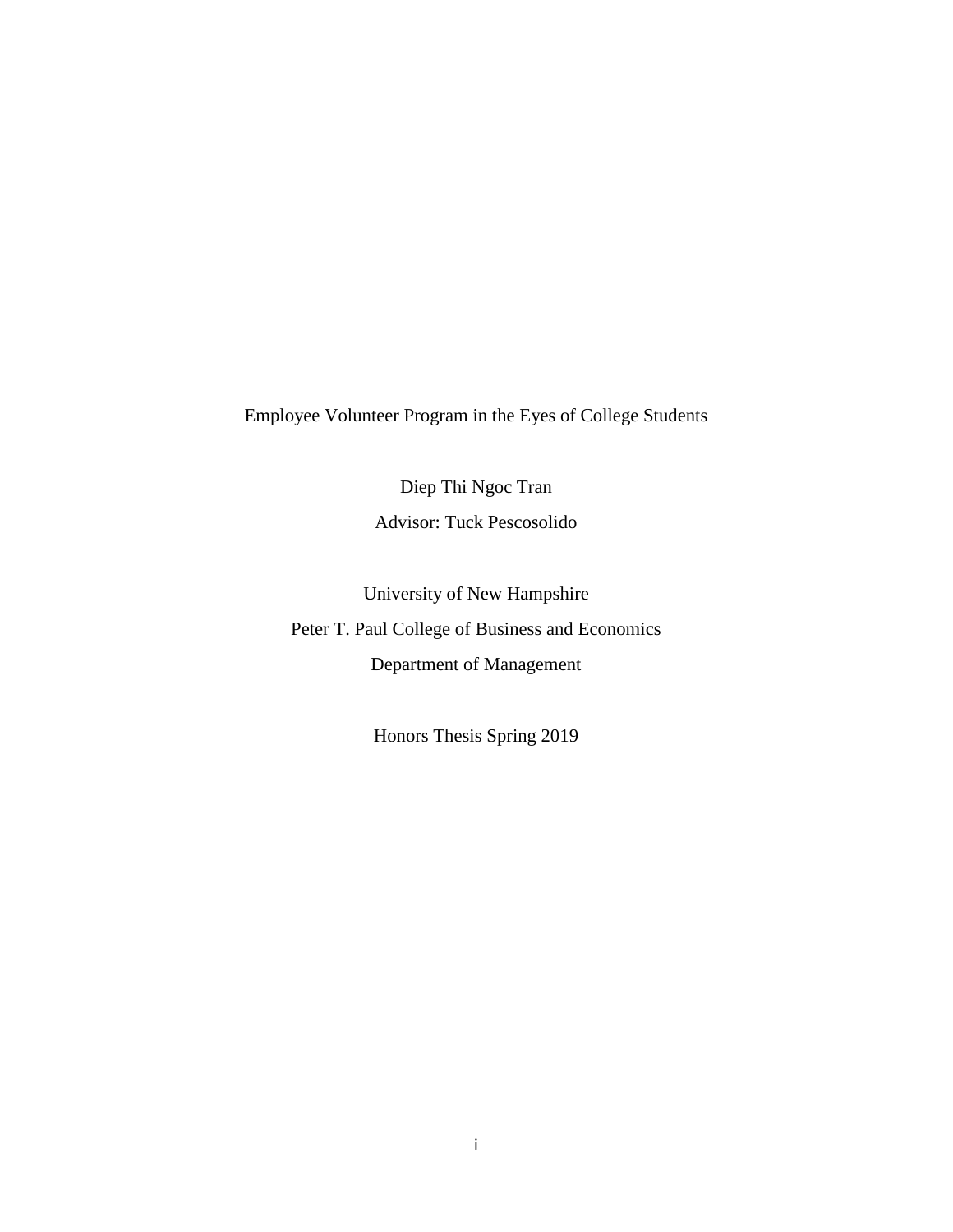# **TABLE OF CONTENTS**

| 1.               |                    |     |
|------------------|--------------------|-----|
| 2.               |                    |     |
| 2.1              |                    |     |
| 2.2              |                    |     |
| 2.3              |                    |     |
| 2.4              |                    |     |
| 2.5              |                    |     |
| 2.6              |                    |     |
| 2.7              |                    |     |
| 2.8              |                    |     |
| 2.9              |                    |     |
| 3.               |                    |     |
| $\overline{4}$ . |                    |     |
| 5.               |                    |     |
| 5.1              |                    |     |
| 5.2              |                    |     |
| 5.3              |                    |     |
| 5.4              |                    |     |
| 5.5              |                    |     |
| 5.6              |                    |     |
| 6.               |                    |     |
|                  |                    |     |
|                  | <b>REFERENCES.</b> | 315 |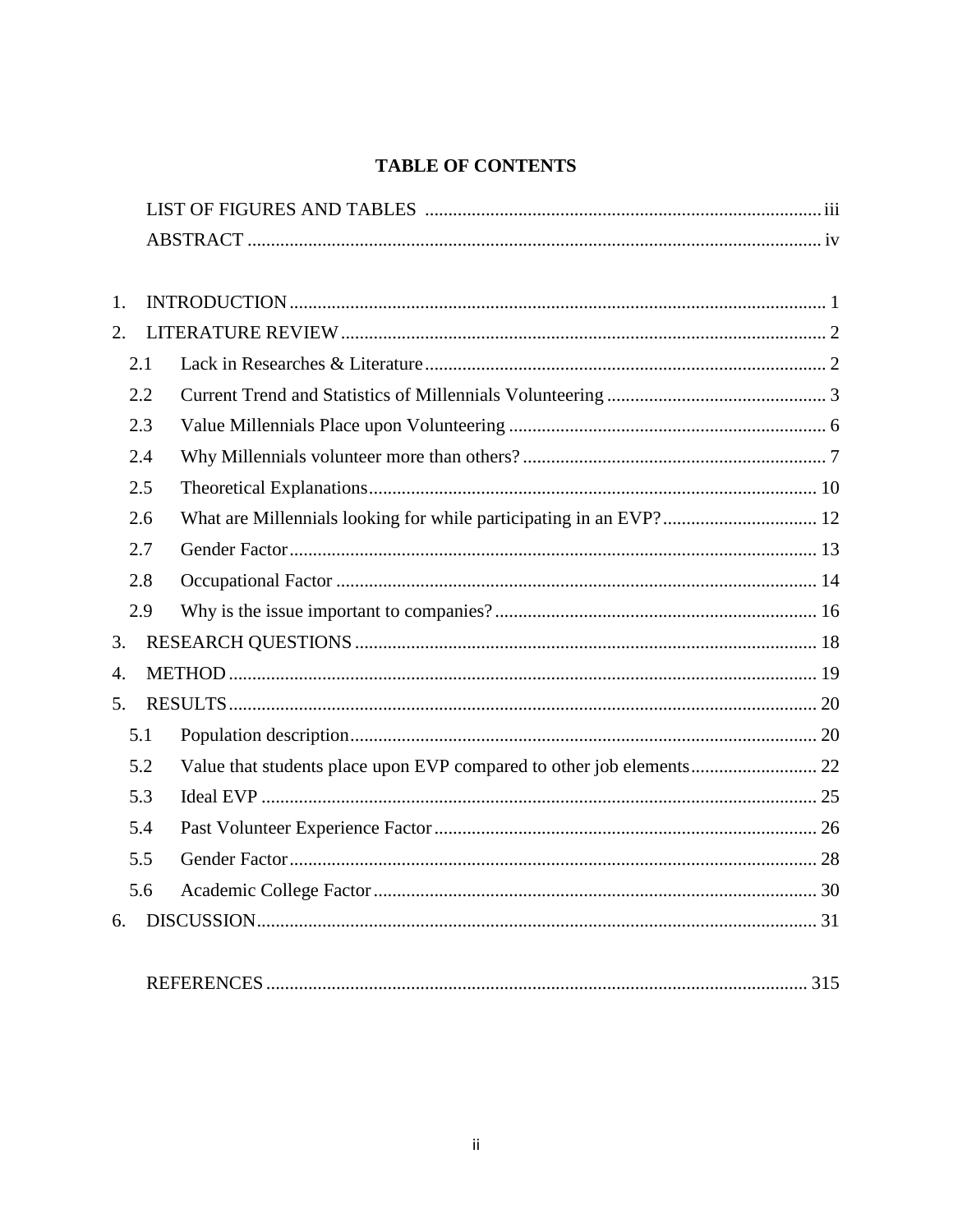# **LIST OF FIGURES AND TABLES**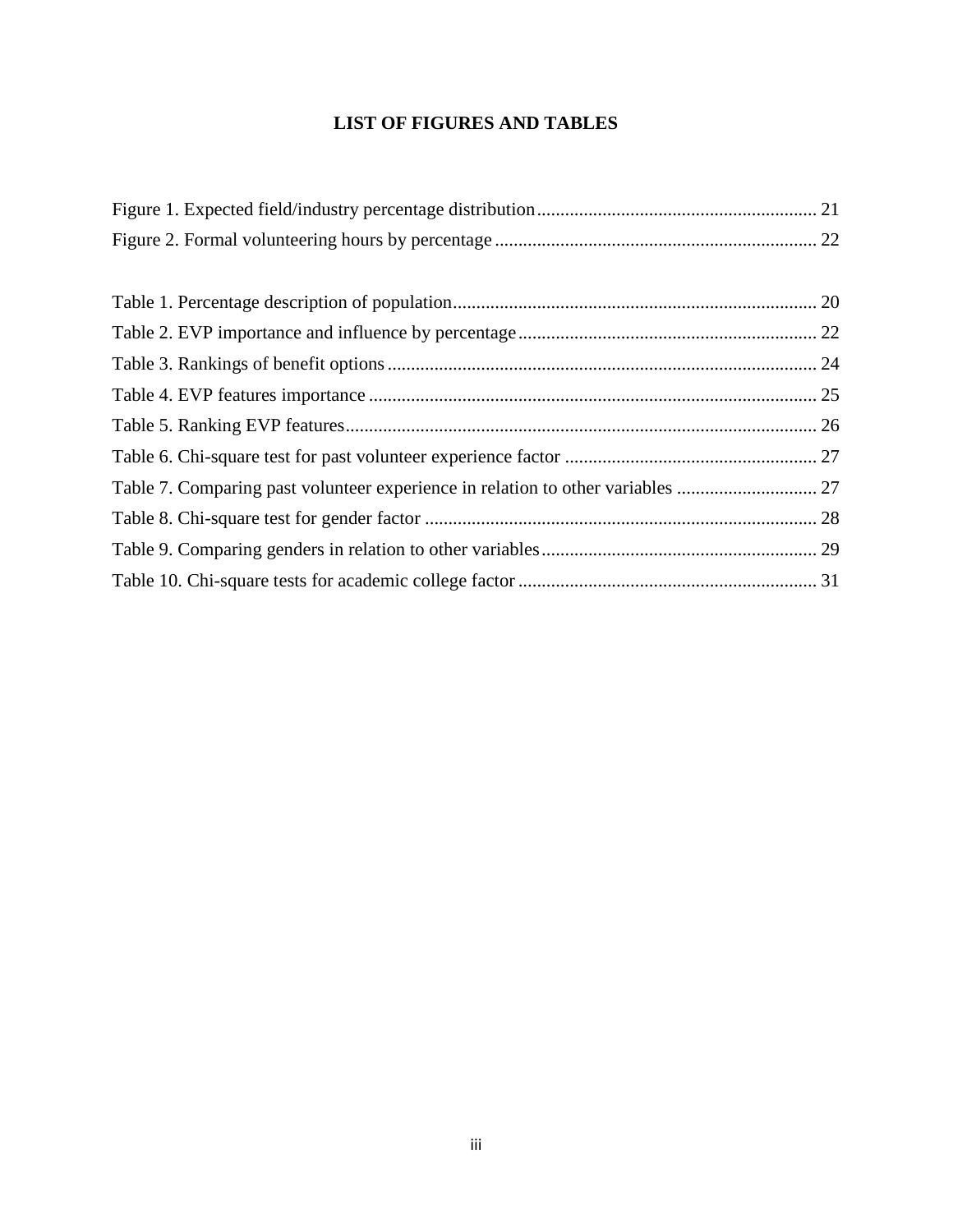## **ABSTRACT**

The purpose of this study is to understand University of New Hampshire (UNH) students' opinions about Employee Volunteer Program (EVP), especially what value they place upon EVP and what they are looking for in an ideal EVP. Based on the background and context of EVP among Millennials recently, the paper raises questions about EVP's value to students generally and how factors like past volunteering experience, gender, and occupation/majors impact students' valuation of EVP. Data collected from this research leads to several conclusions. Although many students do not fully understand EVP, most of them have positive opinions of the program, leaving great potential for employers' education and recruiting messages transmission. It also suggests some potential areas for further study and recommendations to employers regarding EVP as a tool to attract top talent and keep employees engaged.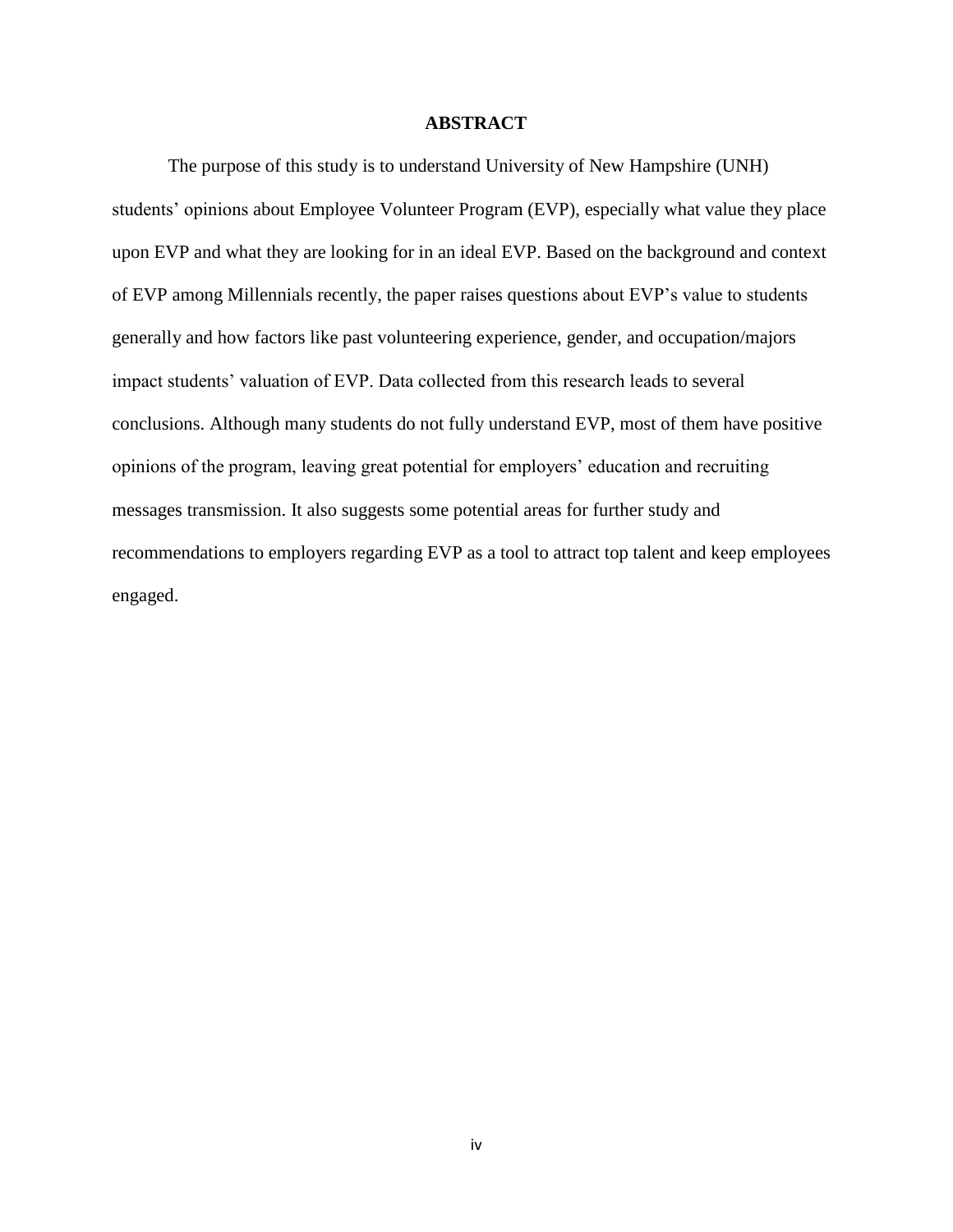#### <span id="page-5-0"></span>**1. INTRODUCTION**

*"I think my peers and I are especially drawn to doing community service because we have been raised in a world where there are a lot of problems, but also with the opportunity to change things" – Frances Nguyen (Ronald, 2008)*

Millennials, characterized by their ambition and eagerness to make impact on the workplace, are also referred to as a generation who take giving back and contributing to the community an essential part of their life. According to McGlone et al. (2011), Millennials considered helping others and addressing social problems to very high on their list. Recruiters and companies' management team also observed this as they receive more questions about volunteering and social responsibility from Millennials than from any other generations (Cone, 2016). To young people nowadays, just a good sum of salary is not enough to make their lives meaningful. They enthusiastically keep looking for chances to cast their impact not only on the workplace but also on society around them, hoping to change it for the better. 77 percent of Millennials have involved themselves in a charity or "good cause" in 2017, showing a rise compared to previous year (Deloitte, 2017).

As being ambitious to making much contribution both to work and community, Millennials have many things on hand that keep them busy. That fact gives chance to the advent of EVP as a great way for employers to address their employees' different concerns at once. As a formal volunteering program organized and managed by employers, EVP give companies a chance to match their associates' values and walk the talk of corporate social responsibility (CSR). Recently, EVP has been receiving much attention and becoming more popular among employers, employees and job seekers (Mazzoni, 2016). Therefore, EVP is emerging as a great topic of research as it helps cast a view on understanding Millennials, the rising generation in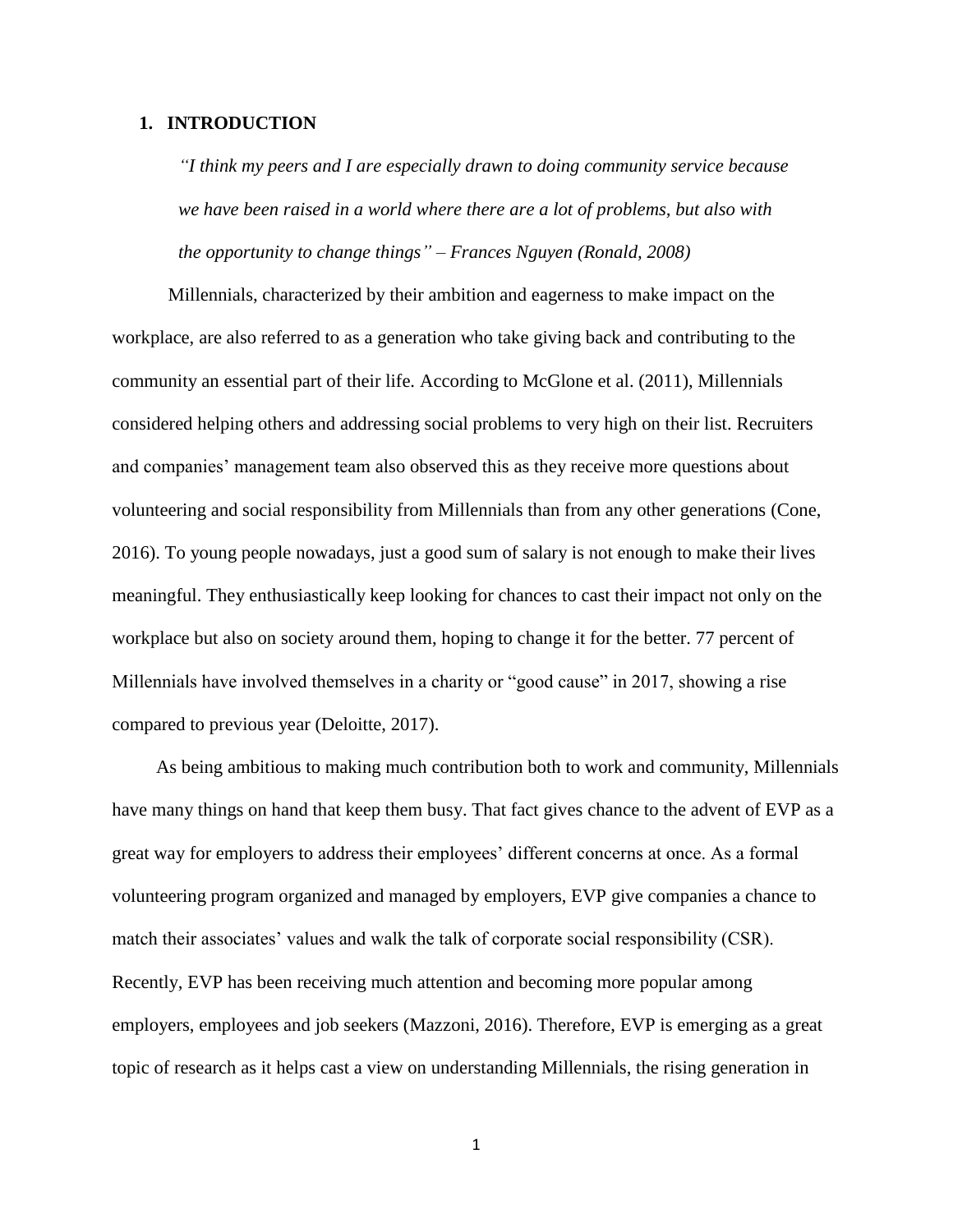workplace. It is also worthy to be studied among potential job seekers, specifically college students, as any finding about EVP and related factors can be beneficial to both employees and employers in the long-run.

#### <span id="page-6-0"></span>**2. LITERATURE REVIEW**

#### <span id="page-6-1"></span>**2.1 Lack in Researches & Literature**

As people and companies increasingly pay more attention to community service and giving back, CSR has become a popular topic among media and research coverage. One of the latest trends regarding companies' CSR effort is EVP, which receives much organizational investment and is welcomed by employees as a positive sign of business ethic and social responsibility. Although many researches have been conducted on how employees think about their companies' EVP, there is not much of studies done on students, who are potential candidates about to enter the workforce. Due to the lack in researches and studies regarding this specific demographic group, the literature review section is expanded to cover Millennials instead of only college students and CSR instead of just EVP. In other words, this section looks at how Millennials, including the sub-group of college students, think about CSR and volunteering.

Generally, Millennials, or Generation Y, consist of people born after Generation X. There are various definitions of Millennials regarding the year range when they were born. Cone (2006) defined Millennials as anyone born between 1979 and 2001, while Gloeckler (2008) considered them to be born between 1980 and 2000. Despite slight variations, most of those definitions point at current "college-aged Millennials" as the youngest sub-group within Generation Y. In this paper, the target researched group is college student, also referred to as "young Millennials". Being referred to as the "demographic tsunami" (Gloeckler, 2008), this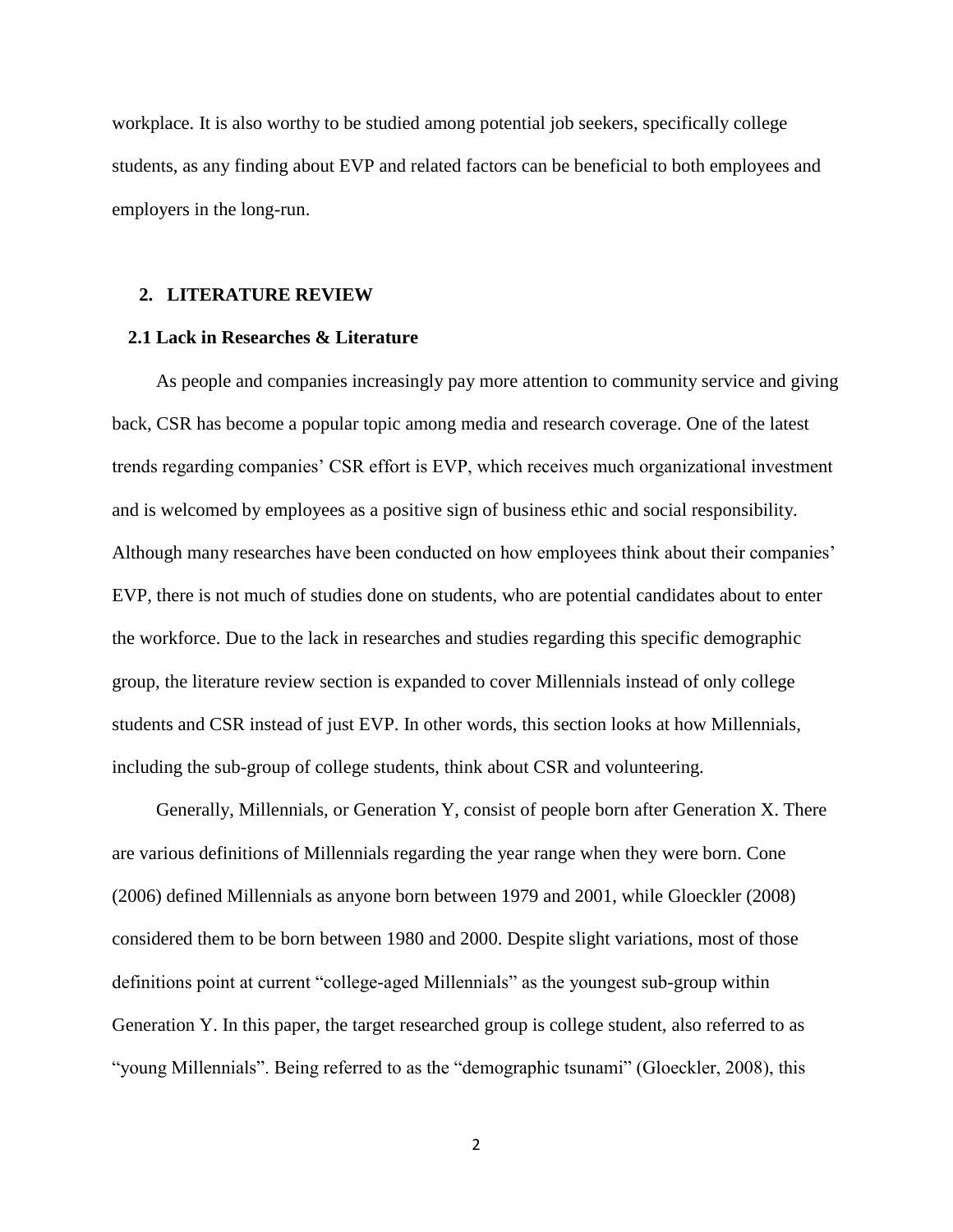group is believed to create a "values revolution" (Global Tolerance, 2015) in the workplace, college environment and the community.

Just as the definition of Millennials varies, so does that of CSR. According to Dahlsrud (2008), there are 37 different definitions of CSR. However, generally, CSR is a business practice that "involves participating in initiatives that benefit society" (Fallon, 2015). Nowadays, a slogan is not enough to show how much an organization cares about society. As customers, employees and other stakeholders care more about giving back, it is necessary for companies to take specific actions. With this tendency, EVP evolved as a visible way for companies to walk their talk. A definition of EVP was given by Knox (2008) as "management-led initiatives to facilitate and encourage employee volunteerism in the local community". In other words, employees' volunteering receives support from and then recognized by the company they work for. According to a survey done among Human Resource professionals, 85 percent of respondents identified EVP as a formal part of their company's corporate responsibility efforts (Kosakowski, 2017).

#### <span id="page-7-0"></span>**2.2 Current Trend and Statistics of Millennials Volunteering**

Growing up in conditions different from that of other generations, Millennials come to believe that they need to and can make an impact on the community. It is not only due to social and natural incidents like 9/11 that make Millennials more united and engaged in giving back but also their global awareness that really makes the difference. The internet and the emergence of social media set Millennials apart from older generations. Thanks to such platforms, young people now are aware of all incidents happening around the world, giving them a broader view of life and feel a stronger need of helping other people out and building a positive community. Their thought of community is also different from that of their parents or grandparents,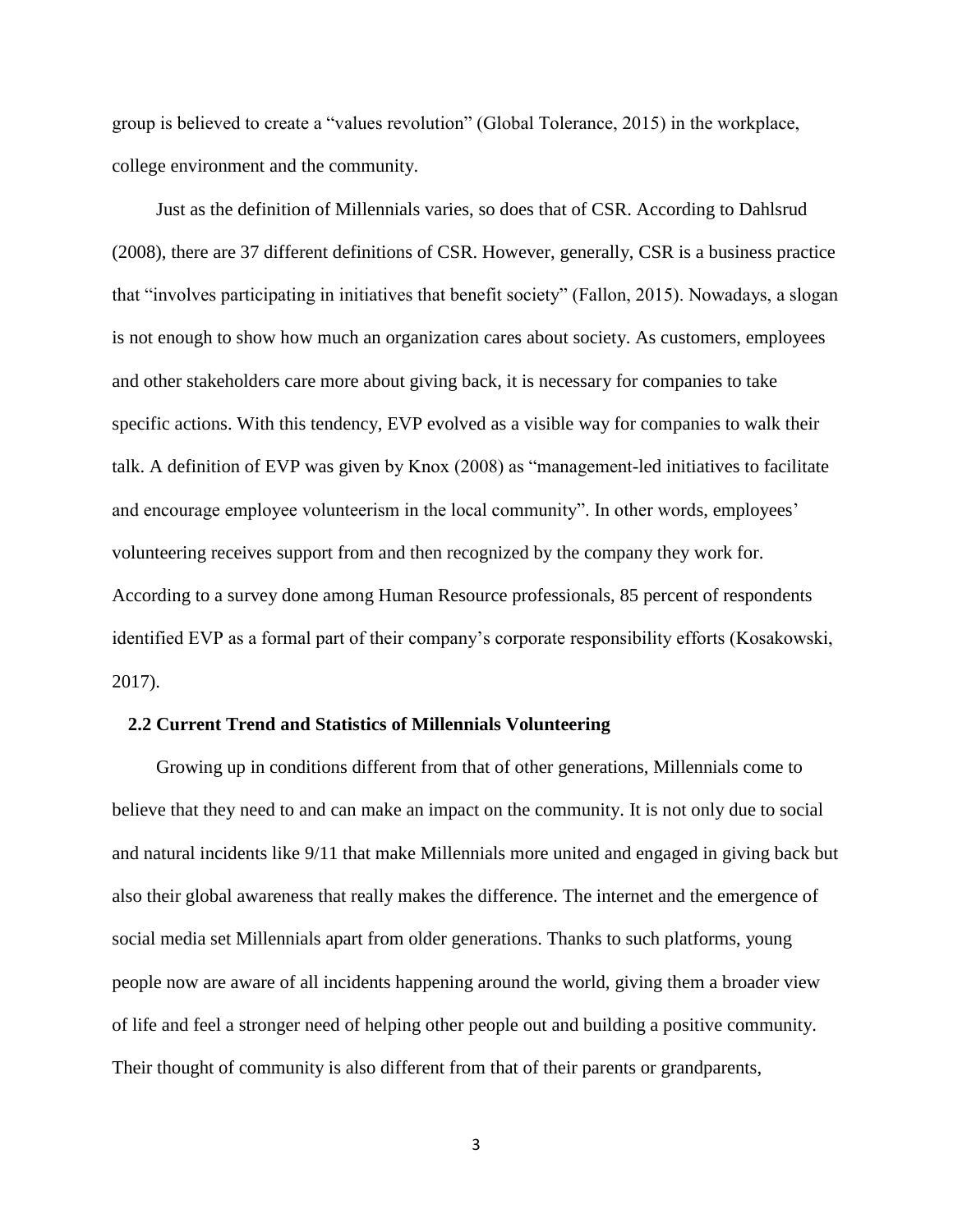extending above just the backyard or neighborhood to be global. According to a survey conducted by Cone Inc. (2006), among top ten adjectives that Millennials choose to describe themselves, "Responsible" ranked fifth and "Caring" ranked sixth. Additionally, this survey also points out that 61 percent of Millennials are worried about the state of the world and feel personally responsible to make a difference. More importantly, Millennials are clearly aware of their potential and strongly believe that they can address those. 67 percent of Millennials consider the impact they can make to range from moderate- to big-scaled (Achieve, 2016).

As they themselves care about the issue, Millennials also have high expectations of others, especially companies. Nowadays, young people think that business has enough resources and potential to address economic, environmental and social challenges and it is the responsibility of business to do so (Deloitte, 2017). Over the year, the business goals eventually needs to change from sole money-focus to a wider target of the Triple Bottom Line covering profit, people and planet.

With their strong belief in community service, it is no surprise that statistics show considerable increase in volunteering among Millennials over the years compared to other groups. According to Luke (2018), Millennials volunteer more than non-Millennials. On average, 70 percent of millennials regularly volunteer, compared to 61 percent of baby boomers and 63 percent of Generation X. Another report by Cone Communications (2015) revealed the same point, quoting 74 percent of Millennials Volunteer for a cause supported by a company they trust compared to 56 percent of U.S. average. The same report also showed that 62 percent of Millennials will take a pay cut to work for a socially responsible company compared to 56 percent of U.S. average. Furthermore, 82.2 percent of Millennials engage in "informal volunteering" (CNCS), which refers to small daily-life behaviors like picking up garbage in the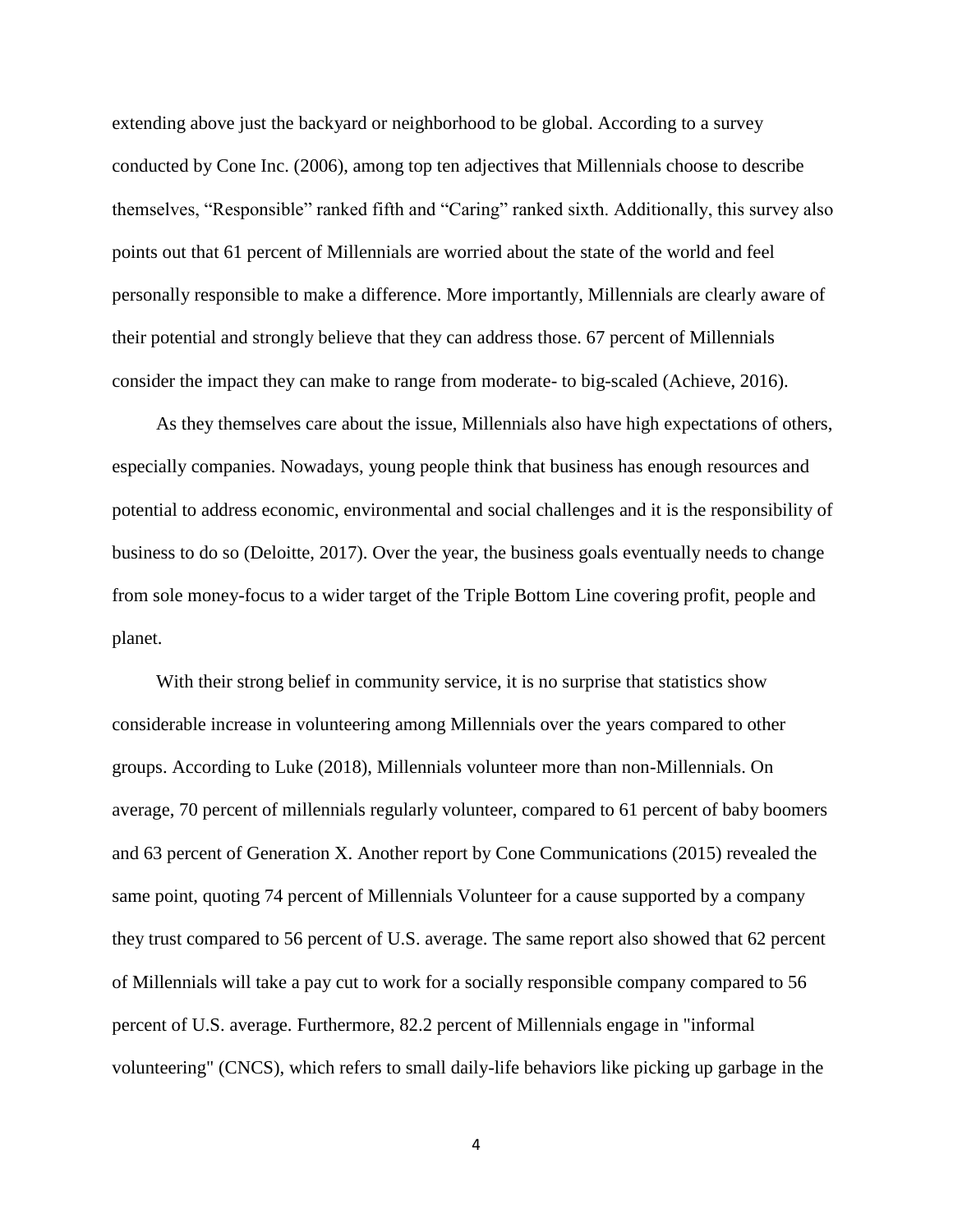neighborhood, shoveling the sidewalk or any other actions believed to do good to the community around. Such informal volunteering has a potential to be transformed into more organized and formal volunteering effort when there are chances.

Increase in Millennials' volunteering consequently leads to an increase in formal EVP as a response of companies to employees' demand. Researches show an impressive growth of EVP from 18 percent of US companies offering volunteer programs to employees in 2011 to 80 percent in 2015 (Mazzoni, 2016). Among all EVP, paid time off volunteering has been among the most popular types, favored by many employees since it provides them with some flexibility over where, how and which causes they can use their time and effort to support. According to a survey done among recipients of Points of Light Corporate Engagement Awards of Excellence 2010, 76 percent of companies have released time policy for at least some of their employees, showing 16 percent increase since 2007. Additionally, Committee Encouraging Corporate Philanthropy's Giving Number 2011 Edition Report shows that paid release time ranks second on the list of most successful employee volunteer programs, both among companies' domestic and international sites (Points of Light). EVP is believed to make great contribution to companies' success as 90 percent of Fortune 500 companies and 70 percent of Fortune 1000 companies have volunteer programs (Boccalandro, 2009). Furthermore, whether having official EVP or not, 81 percent of companies demonstrate "espoused support" for employees' volunteering (Booth & Rodell, 2015). Among all volunteering activities, the most popular one is fundraising as chosen by the majority of employees working in 11 out of 17 non-labor occupations (CNCS, 2008). This was then backed up by a research by MacPhail and Bowles (2009), showing that fundraising is a favorite volunteering activity for both men and women, ranking first in female's employees list and third for male employees.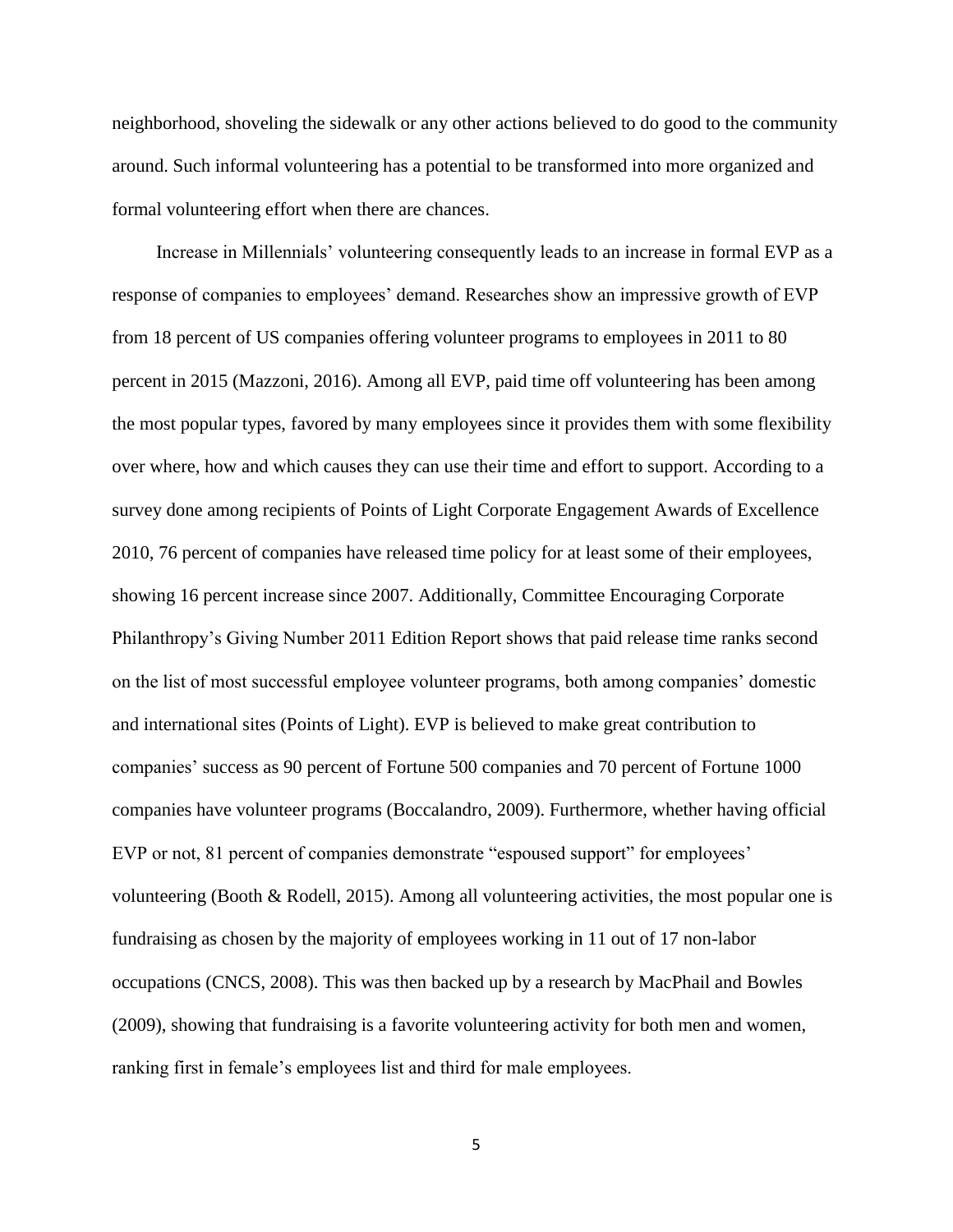#### <span id="page-10-0"></span>**2.3 Value Millennials Place upon Volunteering**

Referred to as a "generous generation", Millennials are associated with their "pro-social mindset" that urges them to identify social and global issues and grab any chances available to create positive changes. In the book *The Trophy Kids Grow up: How the Millennial Generation Is Shaking up the Workplace*, Ronald (2008) cited plenty of specific stories showing how Millennials value social issues and community service differently from other generations. One of the examples was the story of a young college student who has been identifying herself as an active environmentalist since the age of three. Millennials are continuously looking for ways to find meanings and create connections "beyond themselves", referred to as "unconventional way of leadership development". According to Paul Danos, dean of the Tuck School of Business at Dartmouth College, "Ethics, sustainability, poverty, health, and global economic development are just as important to them as balance sheets and marketing studies" (Ronald, 2008). One different trait of Millennials regarding service is the need to make their work visible and inspire other people around to do the same. With the development of technology, it is much easier now for people to share their concerns about causes and volunteer work. 76 percent of young Millennials regularly share volunteering photos, videos and experiences on social media with the most popular sites being Facebook and Instagram (Cone, 2016). By doing that, they hope to encourage their friends and peers to step up and do the same work. The same survey also shows how important it is for Millennials to engage people around in volunteering, stating that 77 percent of young Millennials wish their employer would provide volunteer opportunities they could do with friends or family. This is also supported by a previous research, demonstrating that 72 percent of Millennials think that it is important to educate their families and friends about causes they care (Cone, 2006).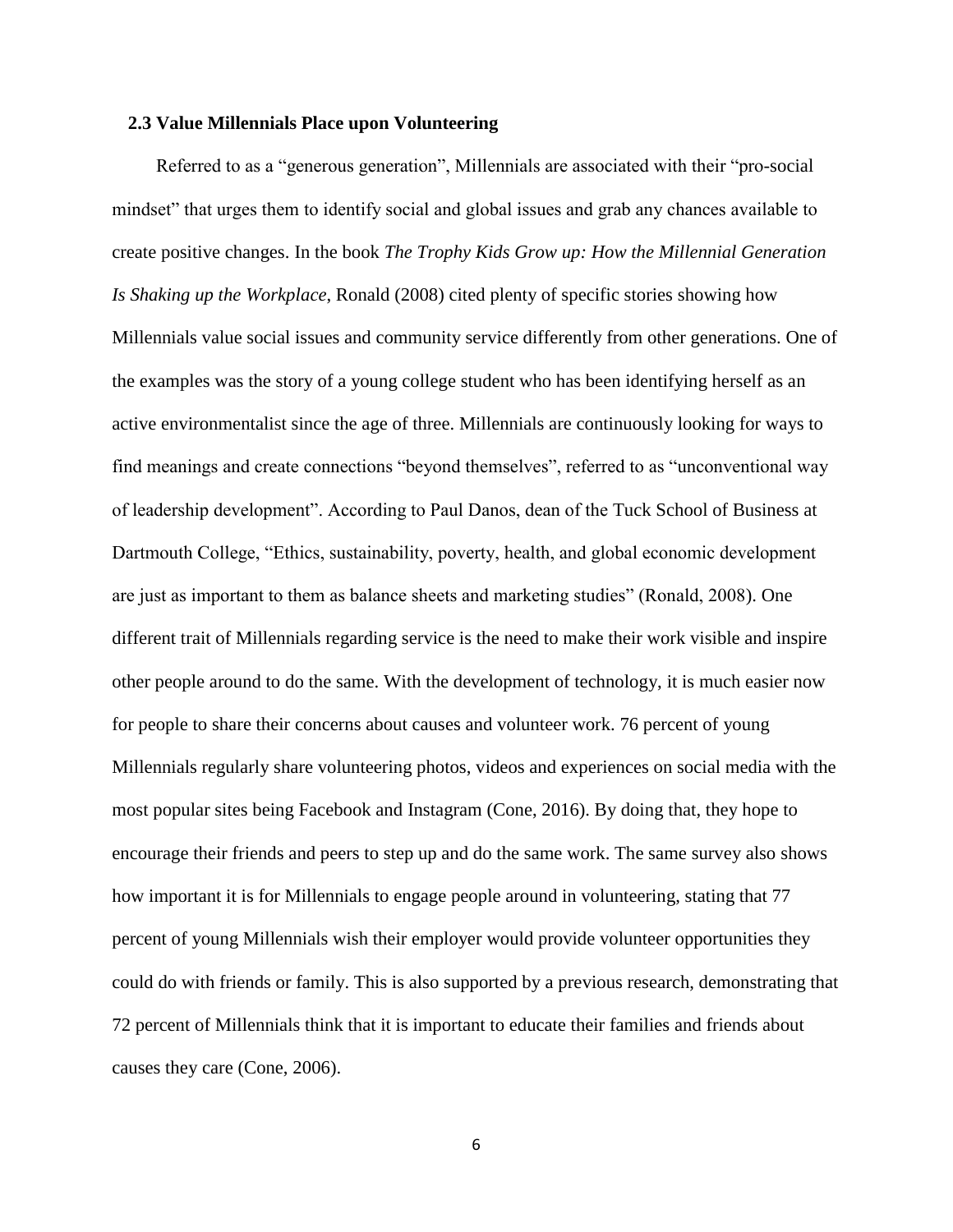#### <span id="page-11-0"></span>**2.4 Why Millennials volunteer more than others?**

There are different reasons why Millennials place higher importance in volunteering and giving back. First, they volunteer just for the sake of giving back, or in other word, for altruistic purposes. 60 percent of Millennials, aged 13 to 25, claim that they are personally responsible for making a difference in the world (Cone, 2006). Among various reasons to volunteer, 36 percent of Millennials list "helping others" as the main one, ranking first, and 31 percent volunteer because they believe in the cause, ranking second (Booth & Rodell, 2015).

Second, Millennials volunteer to enhance themselves, or in other words, for egoistic reasons. One of the most common motivations for volunteering among young people is to improve skills, usually those they do not have chances to sharpen through work. That is why the number of young employees committing to non-job-related-skill volunteering is fairly low compared to job-related one (CNCS, 2008). In this case, volunteer work serves as an additional opportunity for people to learn and improve themselves. This may imply that most of the time, altruistic motivations keep people volunteering for longer time while people who look for skillacquiring chances through volunteering tend to stop volunteering when they get the skills they need. Also, people with more past volunteering experience tend to continue volunteering for the sake of helping others while people with little past experience may approach it more from a skillbased perspective. This implication gives rise to one of the research questions raised in the following section. According to the survey by Cone Inc. (2016), professional growth and opportunities to make connections outside workplace border are another reasons with 93 percent of Millennials agree that professional growth can be reached by volunteering. 90 percent Millennials volunteer because they look for meaningful personal experiences when they can explore new places and meet new people while released from stressful working moments. 87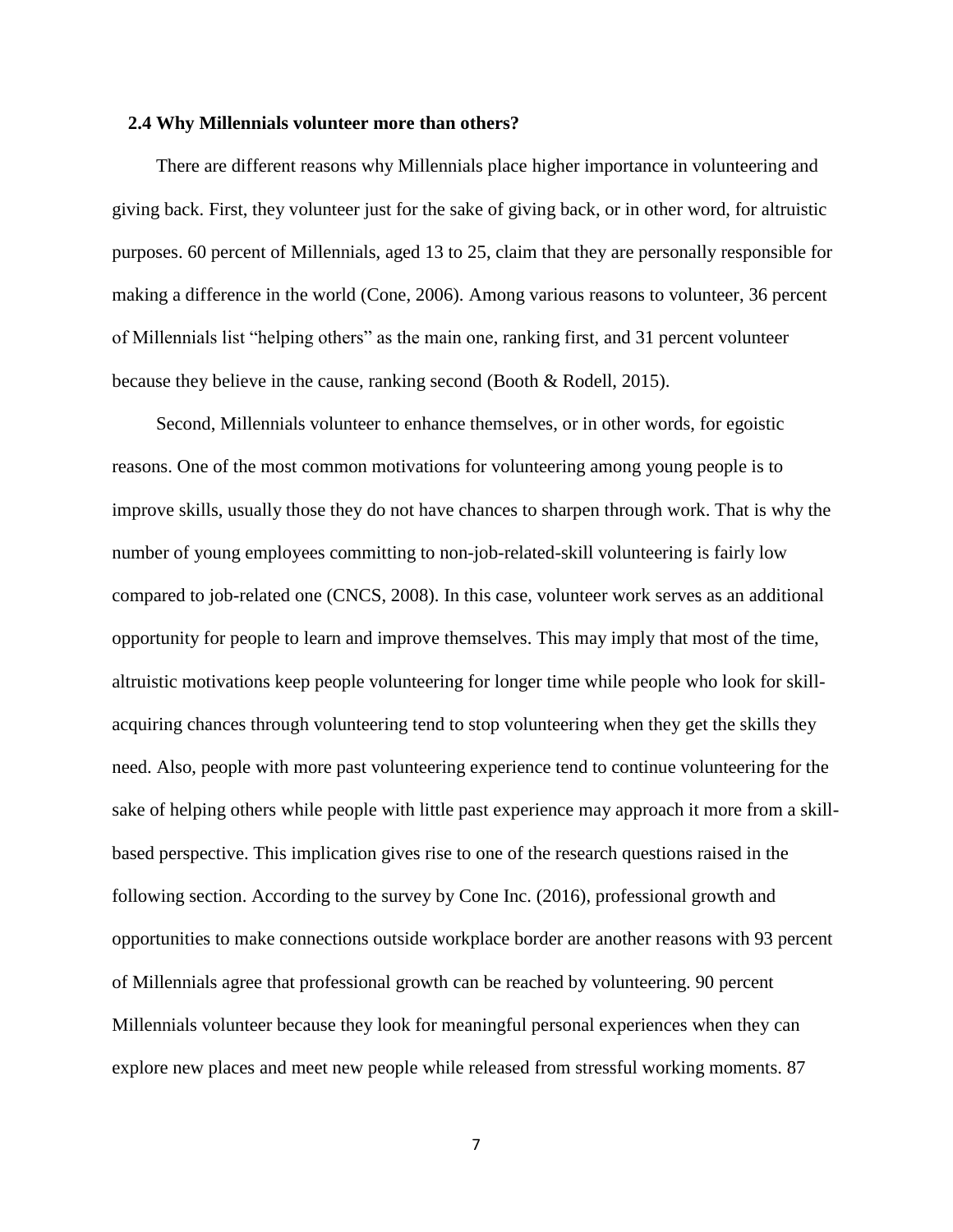percent Millennials list personal recognition as another motivation as people believe volunteering is a type of success that they can accomplish and be proud of. Other reasons for volunteering include organization's requirements, extra-credit opportunities, resume-building, and the value being part of a team (McGlone et al., 2011). As the job market is getting more and more competitive, more people are looking at volunteering as a way to make their resumes become more impressive and differentiate themselves from other candidates (Ronald, 2008).

Finally, the increase in Millennials volunteering is the result of effects from external factors. Impact from childhood education, family and social connections is an important one. According to McGlone (2011), younger Millennials are "slightly more likely to rate family influence as more important reasons for volunteerism". Interestingly, on one hand, active young Millennials like to influence other people around into volunteering more. On the other hand, they are also easily influenced by their peers and close acquaintances and tend to volunteer more if their friends and family do it.

Education plays a part in shaping Millennials' perspectives towards the concept of service. Nowadays, more colleges and universities are integrating business ethics, CSR and importance of service into undergraduate curriculum (Arnold, 2017). Many college students are exposed to courses focusing on ethics and CSR before graduating, leading them to believe that giving back to the society is a part of running the business. In 2001, one third of business schools make business ethics and society issues courses compulsory for students, growing into two thirds in 2007 (Ronald, 2008). This number is projected to continue growing, reaching 100 percent in the near future. This is a positive sign as the study by Arnold (2017) shows a strong link between college assignments regarding service and students' volunteering efforts after graduating. The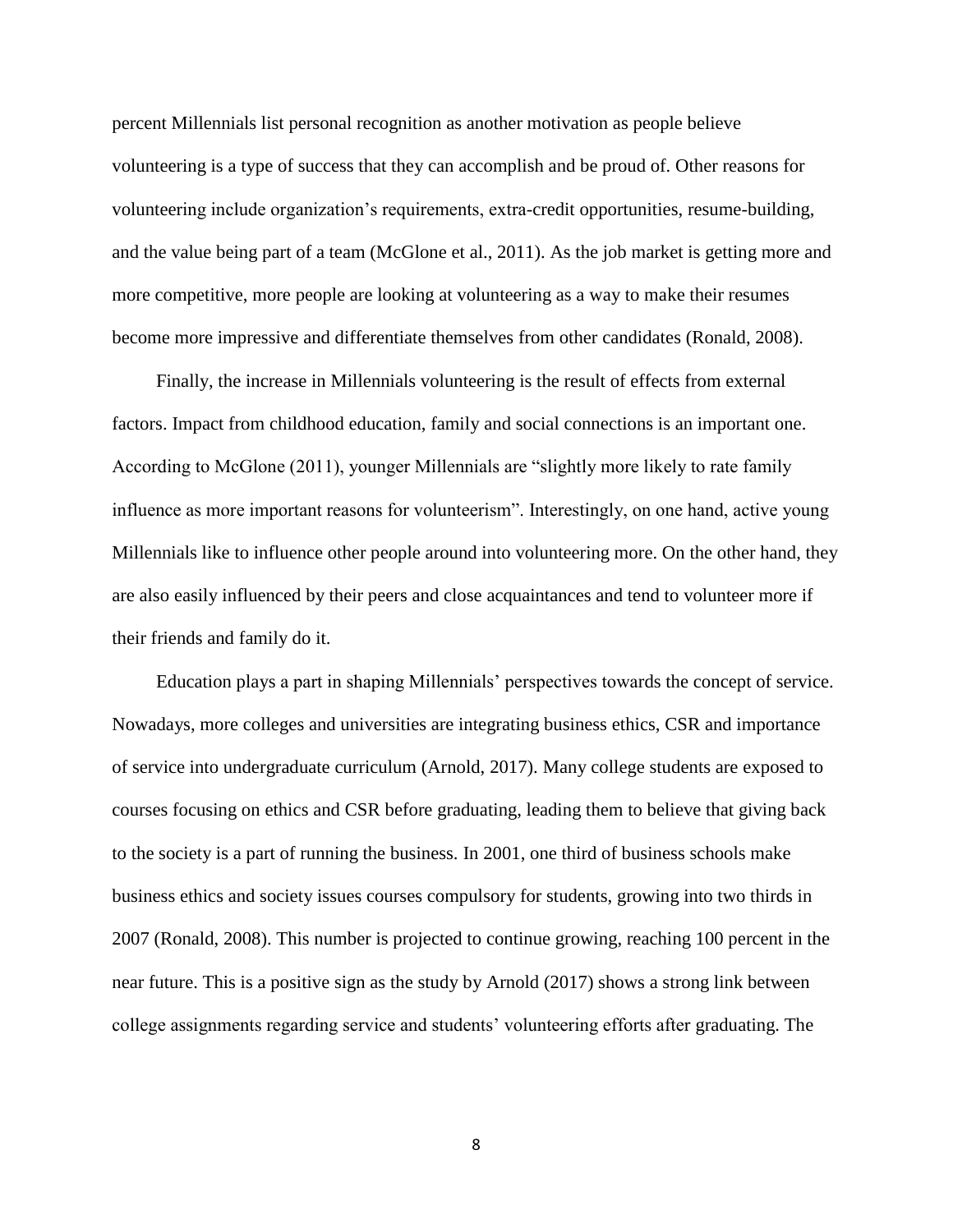increase in the integration of social responsibility into undergraduate academic curriculum leads to higher value young Millennials place upon volunteering and service after graduating.

The social conditions and current events also affect how Millennials think about giving back. Growing up amid various incidents and difficulties, Millennials gain familiarity with helping others and changing the society for the better. According to Cone Inc. (2006), this generation has been shaped by "tragic world events such as 9/11 and natural disasters such as Hurricane Katrina" which develop within themselves "a strong social conscience". The study also points out that 37 percent of survey respondents consider natural disasters a significant influence on their community involvement.

The effect of social incidents and conditions is further intensified by the growth of social media and other technology platform through which people have more accessibility to information and make use of faster information dissemination. According to Alexis Magnan-Callaway, an older Millennial and the founder of fashion company Pax Cult, "Technology has brought global connectivity and enabled advocacy and awareness for social situations that were once obscure" (Fallon, 2015). Pax Cult itself donates 10 percent of its profits to an organization of the customer's choice each year. The way that Millennials volunteer and think about volunteering is redefined by technology and social media which help them know more about causes over the world. Having better view of society, young Millennials, instead of focusing only on themselves, are now paying more attention to incidents happening around them, either in the community nearby or somewhere across the globe. Technological development further aids with the influence of positive public figures. Many millennials were drawn to president Obama because "his message of change matched their idealistic vision of a better world. Some millennials even took to calling themselves Generation Obama" (Ronald, 2008).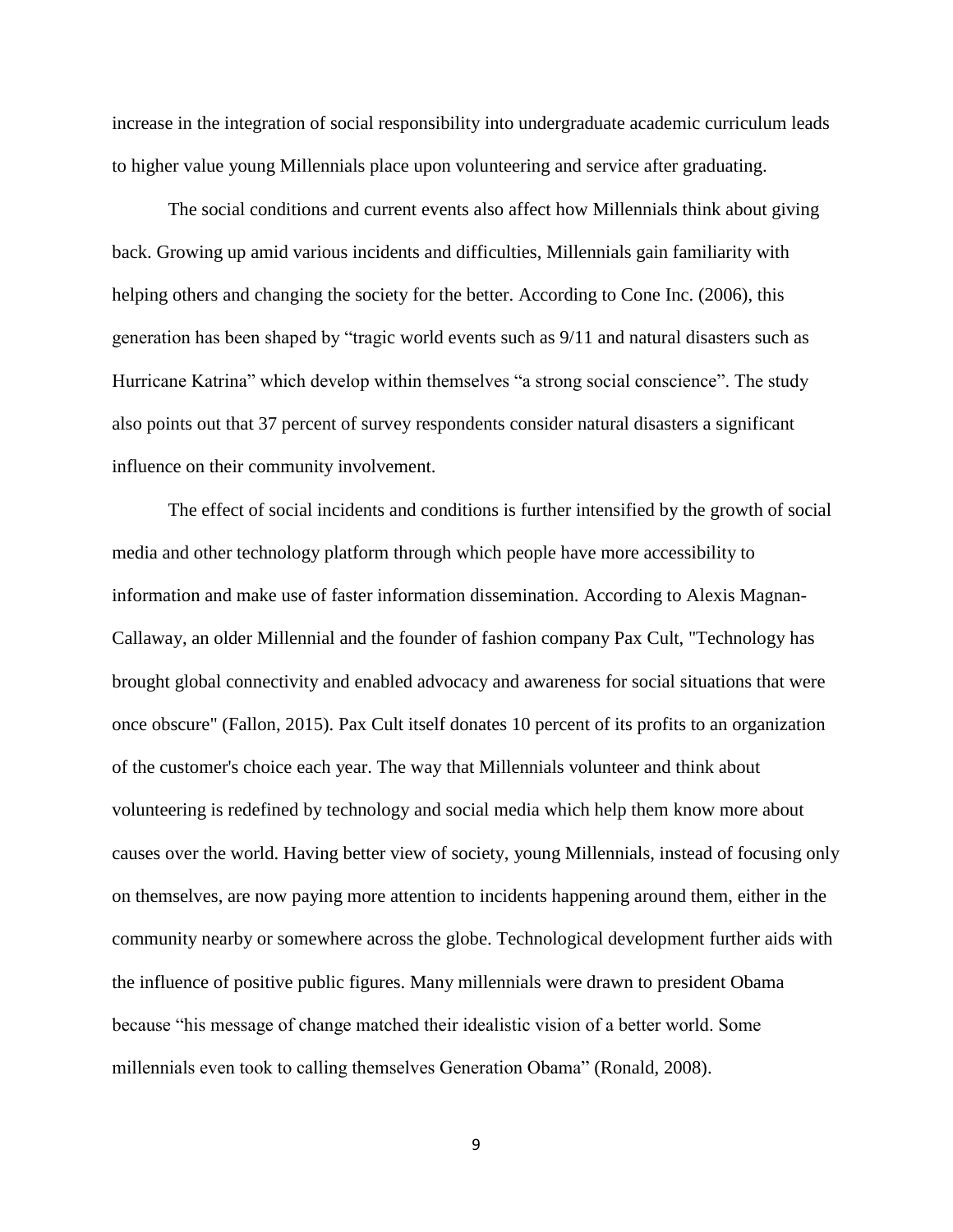All the reasons above together explain why Millennials now care more about volunteering than any other generation. They even come as far as restructuring the benefit package by listing two new elements as crucial besides traditional elements like salary and health insurance. According to the survey by Cone Inc. (2016), 77 percent of young Millennials want opportunity to support causes they care and 57 percent want paid time off volunteering to be parts of the new blend of benefits.

#### <span id="page-14-0"></span>**2.5 Theoretical Explanations**

There are some theories explaining Millennials' commitment to volunteer work. Those includes Social Exchange Theory, Gift Exchange Theory, and Theory of Planned Behavior. First, the Social Exchange Theory refers to "the socioemotional reciprocal relationships between parties that go beyond economic exchange" (Blau, 1964). In this case, the theory applies to the relationship between individuals and society. As people receive resources and support from the society to succeed, they are responsible for contributing back to the community around. The theory is also true in case of organizations. Millennials do believe that there should be a reciprocal connection between businesses and the community as well, since no company can thrive on its own in isolation. If organizations are not socially responsible, they will not be able to achieve sustainable growth and long-term success. Looking at this idea from a different perspective, especially for people motivated to volunteer by egoistic purposes, volunteering is done with the expectation of gaining something back. People engage in certain activities "when they perceive their outcome to be at least equal to the costs of engaging in those activities" (Marthur, 1996). When Millennials expect to improve their skills or add more connections to their network through volunteering, they tend to be more engaged. Increase in volunteer hours is supposed to result in greater skill acquisition. Additionally, reports show a positive association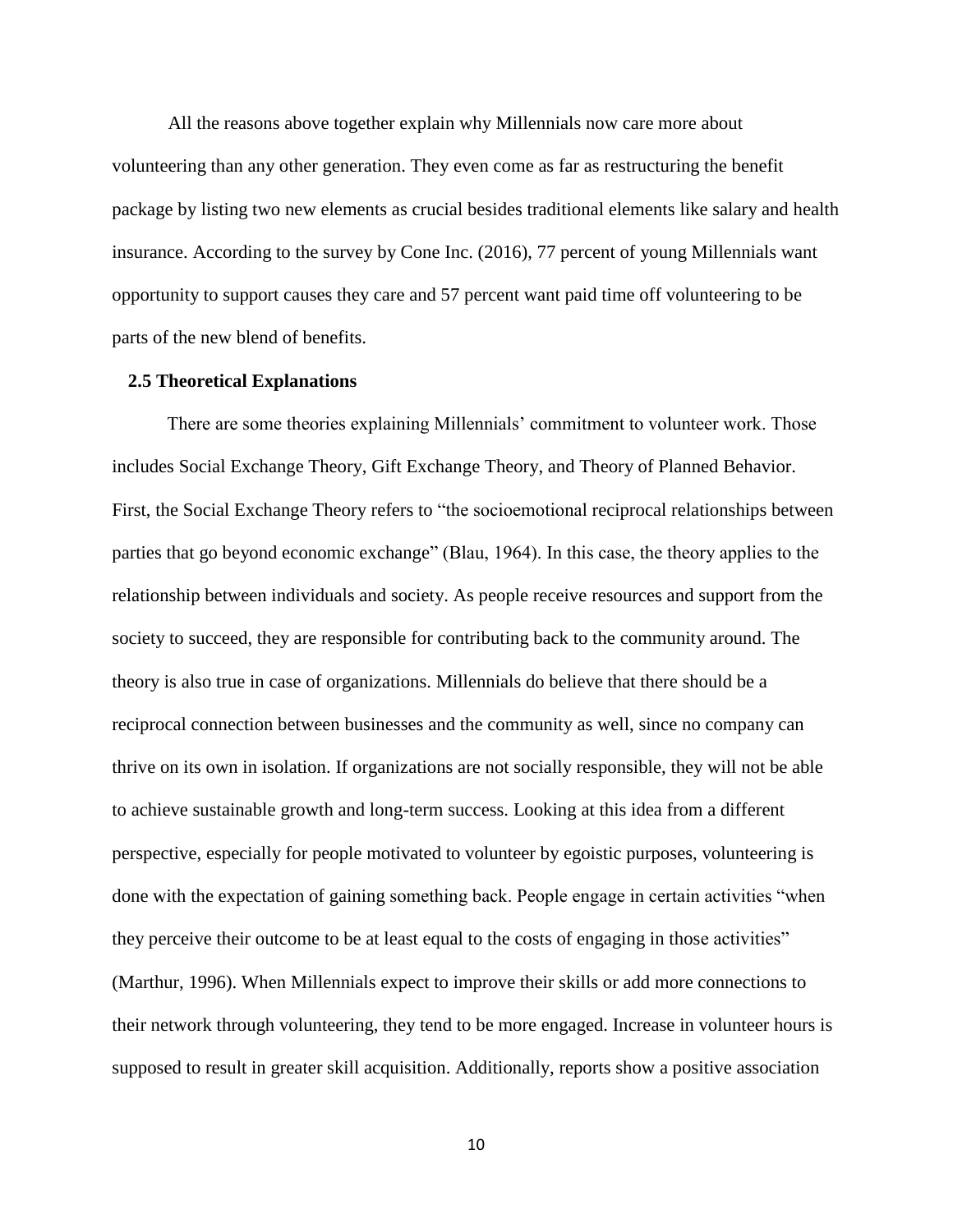between skills acquirement and workplace recognition with skill-based volunteering (Booth et al., 2009).

Second, Gift Exchange Theory is a further development of the Social Exchange Theory and has been used by many researchers in explaining the trend of Millennials' volunteering. Gift Exchange Theory is referred to as "a theoretical framework for identifying rewards seek through giving" (Marthur, 1996). Specifically, according to Marthur (1996), in case of volunteering, "gift" refers to "the donation of money, material possessions, time, and skills" and "rewards" can be anything volunteers receive back in turn, ranging from a feeling of success, happiness for helping others, pride in making an impact on the society, meaningful social connections, chances to build valuable skills, etc. Additionally, an important aspect of gift giving is the exchange relationship between the donor and the recipient. This theory looks at Millennials' volunteering as if they are giving a "gift" to the community around them and as the result, receive back a "gift". This kind of "reward" stimulates people to start their volunteering journey and the exchange relationship mentioned above helps keep them in the journey for longer time.

Finally, Millennials' volunteering can be explained by the Theory of Planned Behavior. According to Ajzen (1991), a person's intention creates and strengthens motivational factors which in turn have much impact on the action of conducting a behavior. The process begins with the individual's attitude towards the action and additional effects of subjective norms. Those then form his/her intention to do the action. If the intention is strong enough, he/she will finally put the intention into practice. A later study in 2014 gives more specific description of those intention predictors. According to this study, attitude or "attitudinal factor" refers to how a person thinks about and evaluates the consequences of performing a certain behavior; subjective norm or "social/normative factor" refers to what the individual should do according to other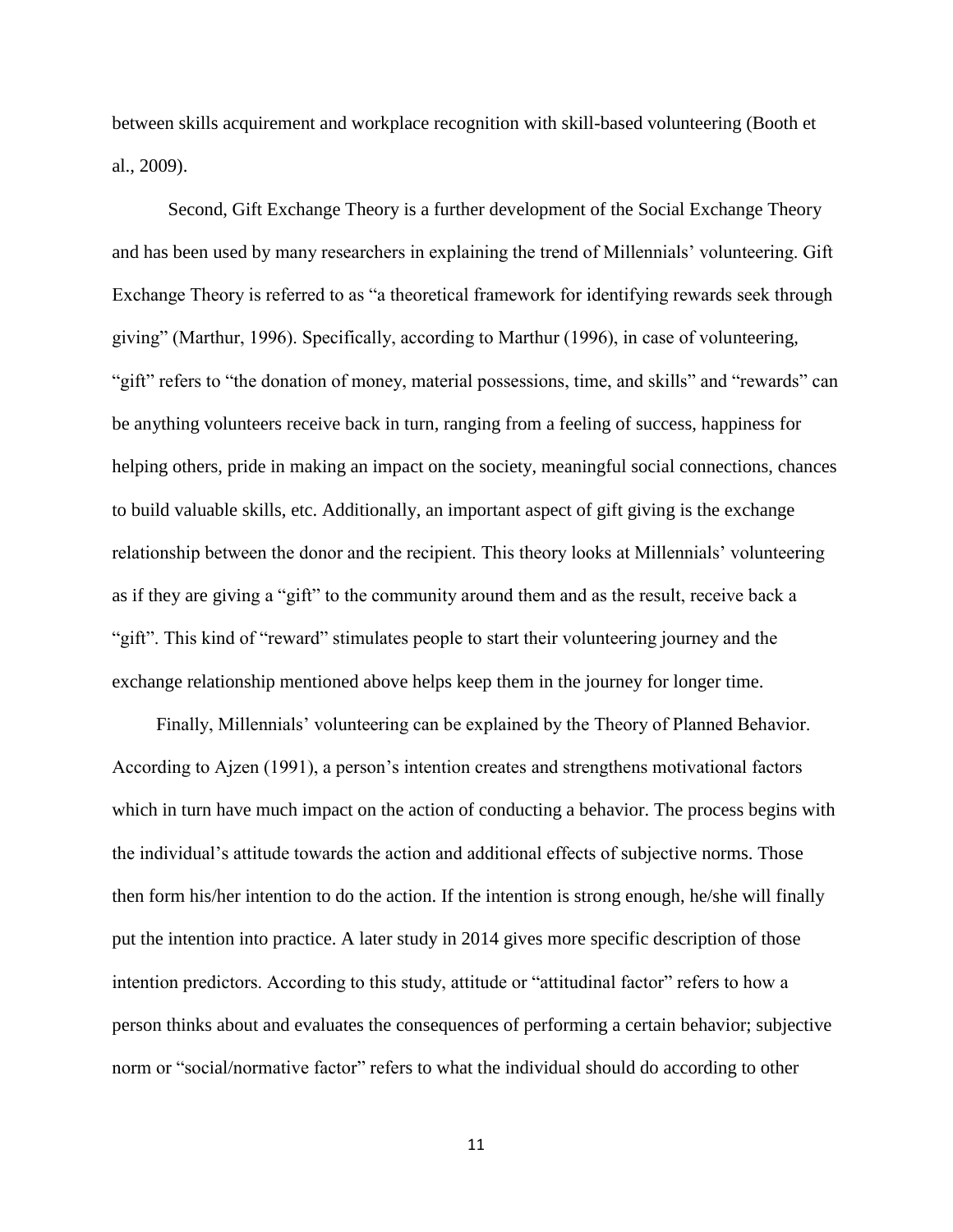people's beliefs (Marta et al., 2014). Besides those two predictors, Ajzen (1985) added a third predictor of intention, perceived behavioral control, explained as a person's perceptions of his/her ability to perform the behavior. Applying the Theory of Planned Behavior to the specific case of volunteering, many Millennials have positive attitude towards social responsibility and community service. It is also common that other people around them regard volunteering work to be a right thing to do as many young volunteers say that they receive support from their families and friends for volunteering. The most important predictor that sets Millennials apart from other generations is that they strongly believe in their potential and ability to do the action well and make changes that they are seeking to make; 67 percent of Millennials believe they would be able to make a moderate to big impact on the society (Achieve, 2016). All those three predictors lead to more Millennials having intention to volunteer and, finally, the increase noticed in volunteering among young Millennials.

#### <span id="page-16-0"></span>**2.6 What are Millennials looking for while participating in an EVP?**

Besides studying the intention to volunteer, it is also important to know the other end of the process. Different volunteers seek different results when joining an EVP. In this section, those reasons are divided into organization-related and non-organization-related ones. Organization-related factors include the pride in representing the company in giving back, aligning organizational values with personal values, and organization-person fit. For employed Millennials, it is very different to volunteer in a company-organized program compared to a program not connected to employers. When joining a formal EVP, they have a feeling of belonging to a group and take pride in representing the group in doing good work. EVP is also a way for employees to align the common organizational values with their own, strengthening the fit between them and their organization, especially when EVP provides them with some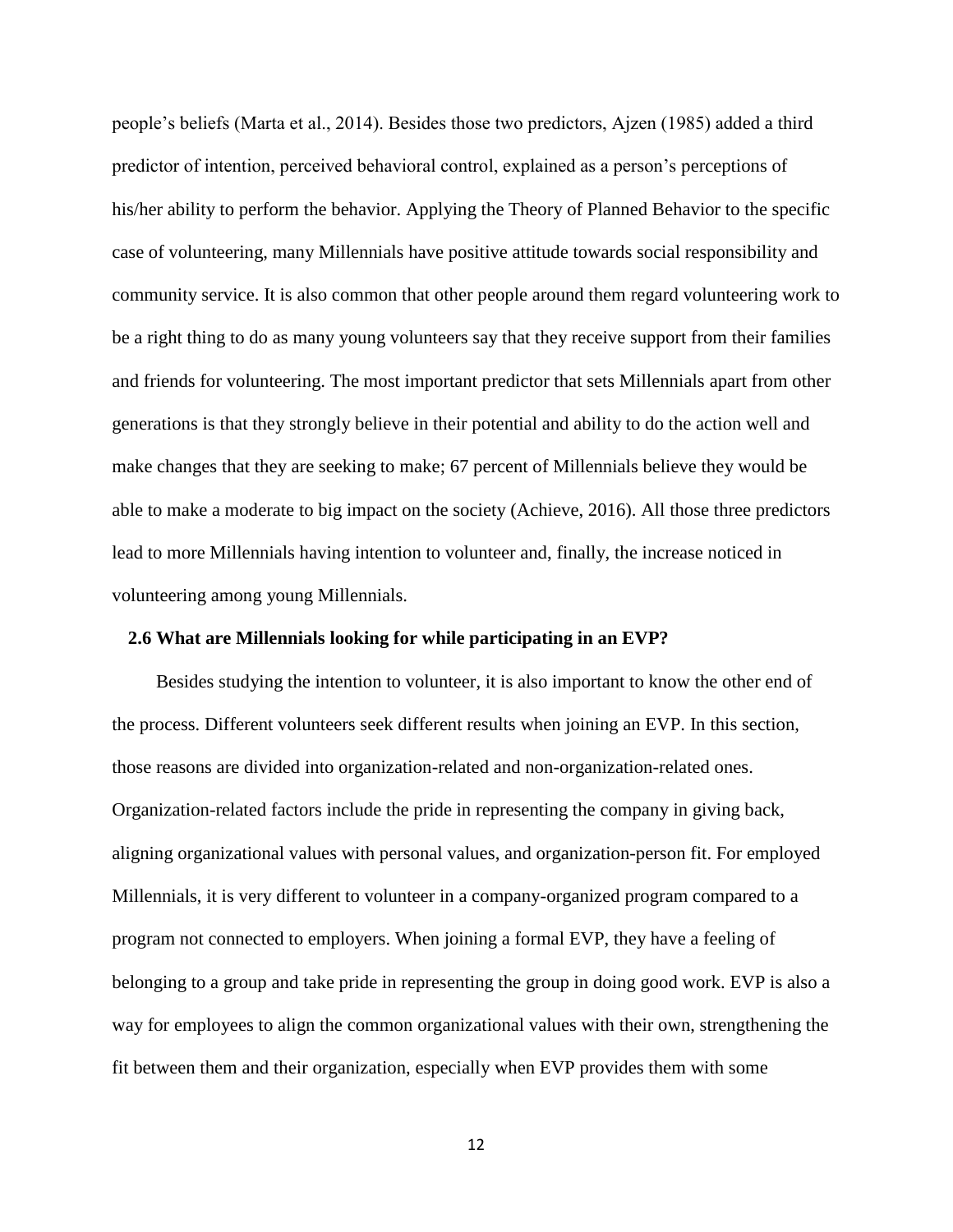flexibility to contribute to causes they care about. The more an employee engage in an EVP, the stronger the employee-company identification, which leads to higher commitment and better performance (Kim et al., 2010).

Some major non-organization-related results include skills improvement or acquirement, making connection and searching for potential opportunities, which coincides with egoistic volunteering purpose.

#### <span id="page-17-0"></span>**2.7 Gender Factor**

Most researches concerning volunteering show that women tend to volunteer more than man, which tends to be true in all population groups (Cornwell & Warburton, 2014; Bussell & Forbes, 2001; MacPhail & Bowles, 2009). Interestingly, nowadays, more companies start taking volunteering and community engagement as parts of performance review. 50 percent of companies on Points of Light's 2014 Civic 50 list include community engagement work in performance reviews for at least some employees (Turner, 2014). Some of the pioneers in this trend include McKesson, PwC, Cbeyond, and Western Unions (Scott, 2015). Although there is not much statistics reported on detailed impact of this trend on promotion and workplace advancement, this addition might suggest a way to close workplace gender gap due to women's high volunteering rate.

There are different reasons accounting for the dominant rate of female volunteers but the most popular one is family and childhood education. According to Wuthnow (1995), when little, girls are more likely to help with household chores and most of the time, for their mothers. Children are also more likely to see their mothers volunteering outside of home compared to fathers. Additionally, the author added that some boys were teased at school for volunteering since this is associated with "being naive and childish". Such experiences affect people's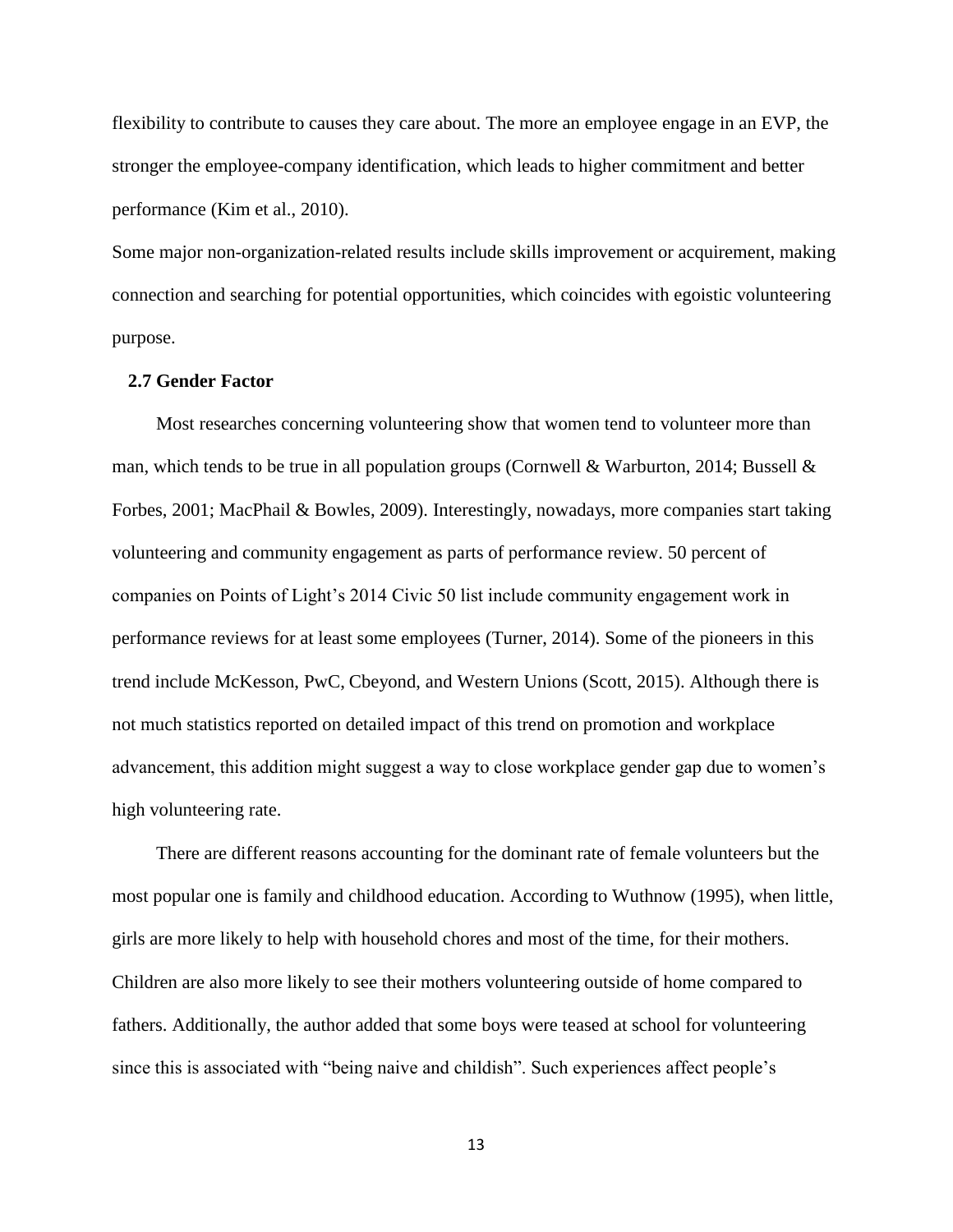opinions about volunteering, leading to the difference that men tend to approach volunteering, or at least talk or think about it, from a skill-based perspective while women usually have more emotional thoughts.

Early impact also leads men and women to be attracted to different volunteering activities. Women are more likely to engage in direct-caring activities while men probably choose to participate in indirect caring such as repairing buildings and organizing events. Researches also point out that most of political volunteers are male while the opposite is true for religious volunteer groups (Wuthnow, 1995; Bussell & Forbes, 2001). However, studies also demonstrate that a group of the most popular volunteering activities are appealing to both male and female volunteer. Those include organizing activity, canvassing, campaigning, fundraising, serving as board members, providing information for education, consulting, and doing executive and administrative work (MacPhail & Bowles, 2009).

Although women have higher rate of volunteering, men have much higher average annual volunteering hours than women (Macphail & Bowles, 2009). In other words, once committed to volunteering, male volunteers tend to devote more time to causes. Additionally, among all male volunteers, the biggest group are people currently in the workforce. (ABS, 2001). Interestingly, the existence of an EVP, or employer-support program, has larger impact on women than man (MacPhail & Bowles, 2009). Moreover, there is a higher correlation between job satisfaction and volunteering among women than among men (Peterson, 2004). Despite that, women are less likely to receive employer support than men by 17 percent, mostly in term of flexible hours and time off (Macphail & Bowles, 2009).

#### <span id="page-18-0"></span>**2.8 Occupational Factor**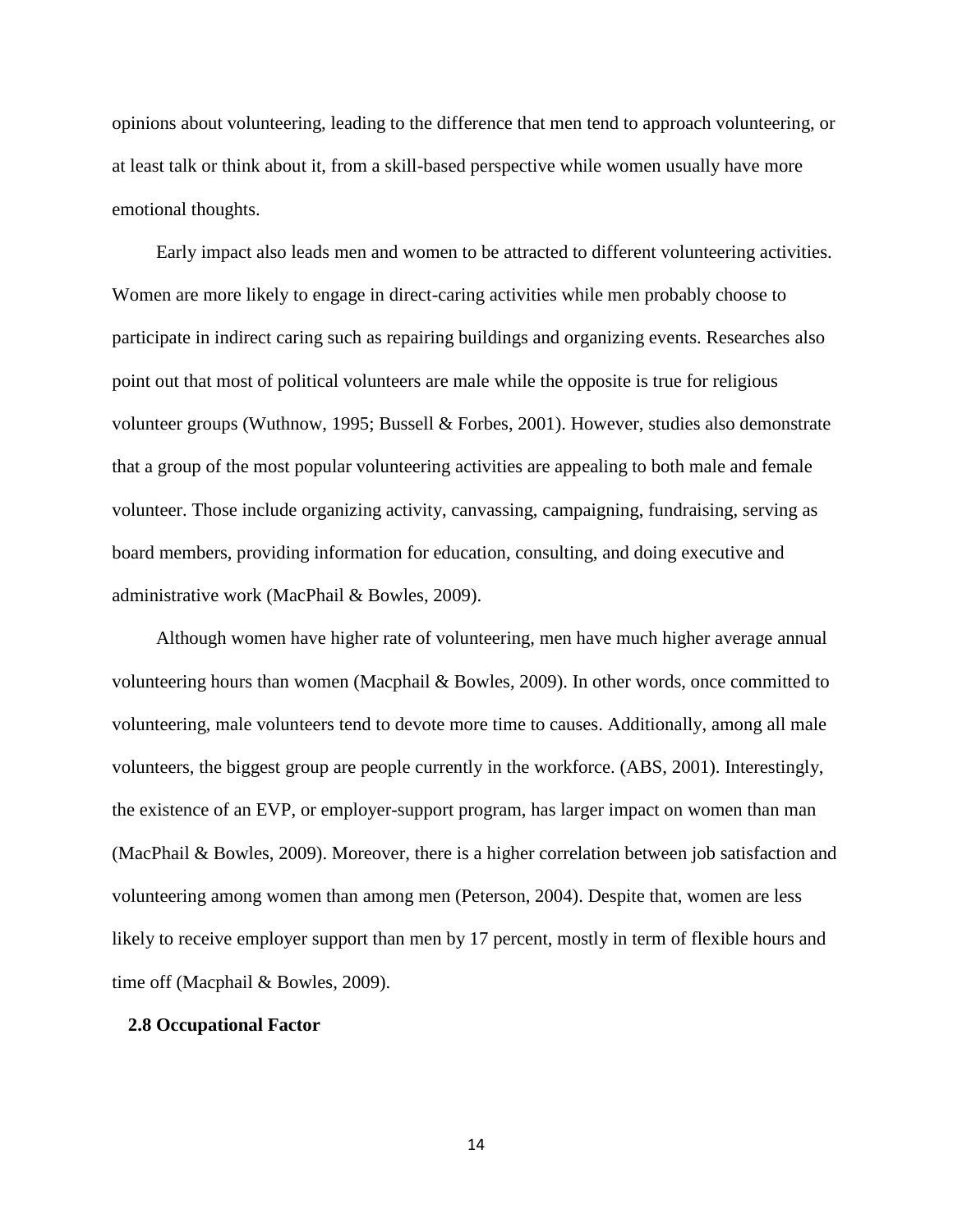Researches show that volunteering rate differs from occupation to occupation. According to Lammers (1991), white-collar employees tend to volunteer more than blue-collar ones. Consequently, the recent increase in EVP participation is attributed to the fact that more people are moving from manufacturing jobs to the service sector. A survey by CNCS (2008) organizes occupations into three different groups including Management, professional and related occupations, Service, sales and office occupations, and Labor occupations. Statistics show that Management, professional, and related occupations have higher volunteer rates than the other two. This is reconfirmed by another research by Webb and Abzug (2008), claiming that management occupations and professional occupations rank third and fourth in top volunteering rate with respectively 44.6 percent and 42.5 percent, following social services (49.1 percent) and military service (47.2 percent). In term of time amount devoted to volunteering, leading the trend is social service occupations with 69.1 hours of volunteering annually, followed by military occupations (48.4 hours), management (40.2 hours), and professional occupations (39.3 hours). Volunteering rate also varies among specific occupations. With the average rate of about 27 percent for all occupations, the higher end is occupied by education, training, and library professionals (50.3 percent) and legal profession (47.1 percent) and the other end belongs to construction and extraction laborers (15.8 percent) (CNCS, 2008).

Besides, people working in different occupations favor different kinds of volunteering activities. The most popular activity for management and service employees is fundraising while most of manufacturing workers participate in general labor and transportation providing as a main part of their service (CNCS, 2008). Additionally, the same study shows that legal professionals tend to use more work-related skills while volunteering with about 36 percent of them providing professional or management services for at least one of their volunteer activities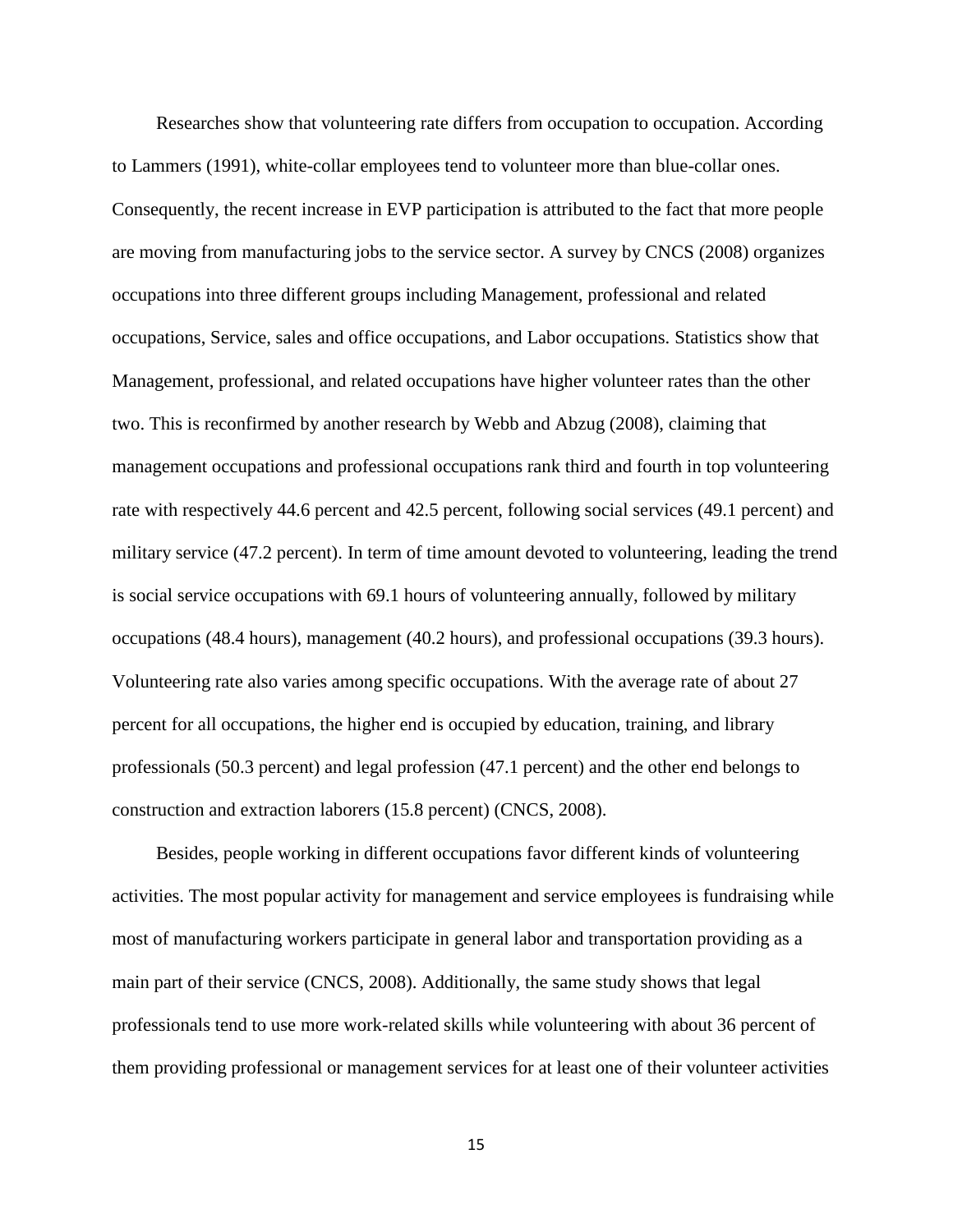and 23.3 percent use those services as their main volunteer activity. By having the highest percentage, the legal profession takes the lead in the field of job-related-skill volunteering.

#### <span id="page-20-0"></span>**2.9 Why is the issue important to companies?**

As young Millennials are taking over the workforce, they provide companies with a highskilled but demanding pool of labor. Because hiring the right people is very important to companies' success, it is crucial for companies to understand what young Millennials need and how to meet their needs. First, building a good EVP helps companies attract potential talent. An experiment conducted by McGlone et al. (2011) shows that many students changed their attitude from neutral to favoring certain companies after knowing about the companies' CSR efforts and even some moved from unfavorable to favorable. Those favorable attitudes also went further to students' willingness to work for those companies. Those idea is supported by Ronald (2008) when he wrote in his book that Millennials "like the thought of going to work for a company that has enough financial resources to make a meaningful difference". The author also cited the result of a survey done by Cone Inc. and Amp Insight, stating that 80 percent of millennials prefer to work for companies devoting to making contributions to society. A different survey by Cone Inc. (2006) shows that 83 percent of Americans think that companies will have more credence if showing their social responsibility effort. From the recruiting perspective, it is equally important for companies to communicate well their community engagement effort since 74 percent Millennials are more likely to pay attention to a company's message if it shows a deep commitment to a cause (Cone, 2006). Additionally, according to The 2017 Millennial Impact Report, 55 percent of respondents consider a company's support for social causes to be an important factor in accepting a job offer. Not only highly valuing socially responsible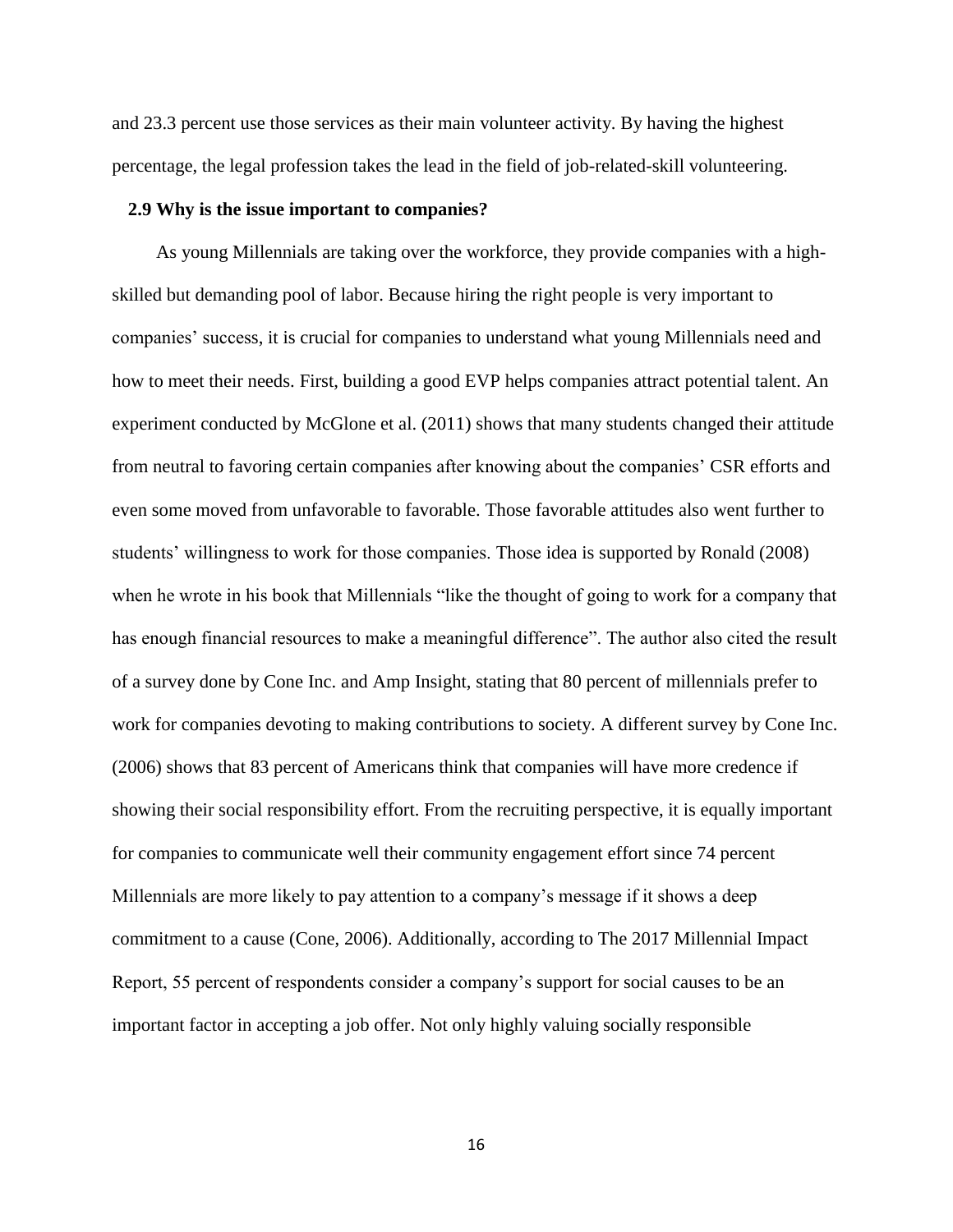companies, Millennials are also ready to punish those indifferent to social issues. 56 percent of Millennials would decline job offers from an irresponsible company (Cone, 2006).

EVP does not only attract new talent, it also helps companies retain them for longer time. 69 percent of Millennials sense a feeling of pride while working for socially responsible employers and 64 percent reported a stronger loyalty to employer based on CSR (Cone, 2006). A different survey later in 2016 by Cone Inc. confirms this point, showing that this 64 percent in 2006 has grown into 82 percent of young Millennials expressing higher loyalty to companies helping them make contribution to social and environmental issues (Cone, 2016).

Besides, EVP emerges as a new attraction to candidates in term of benefits, taking over traditional ones. Studies have been conducted over time comparing employer-supported volunteering and salary when a candidate consider a job offer. As mentioned in the previous sections, many Millennials even accept lower salary to work for a company having great reputation of community engagement. 53 percent of respondents said that they would work harder if their companies provide them with chances to make positive differences to others (Global Tolerance, 2015). It is important for companies to catch up with this trend since there is a big difference between employer-supported and non-employer-supported volunteering. Millennials' taking part in informal volunteering or a program that is not EVP might not lead to the same desired results as those brought about by EVP. Research shows that an average employee would volunteer 45 percent more hours per year if the organization supports his/ her efforts through approved or paid time off, flexible schedules, and other resources (Booth et al., 2009). It is time for employers to gain employees' trust with an EVP demonstrating authenticity and engagement.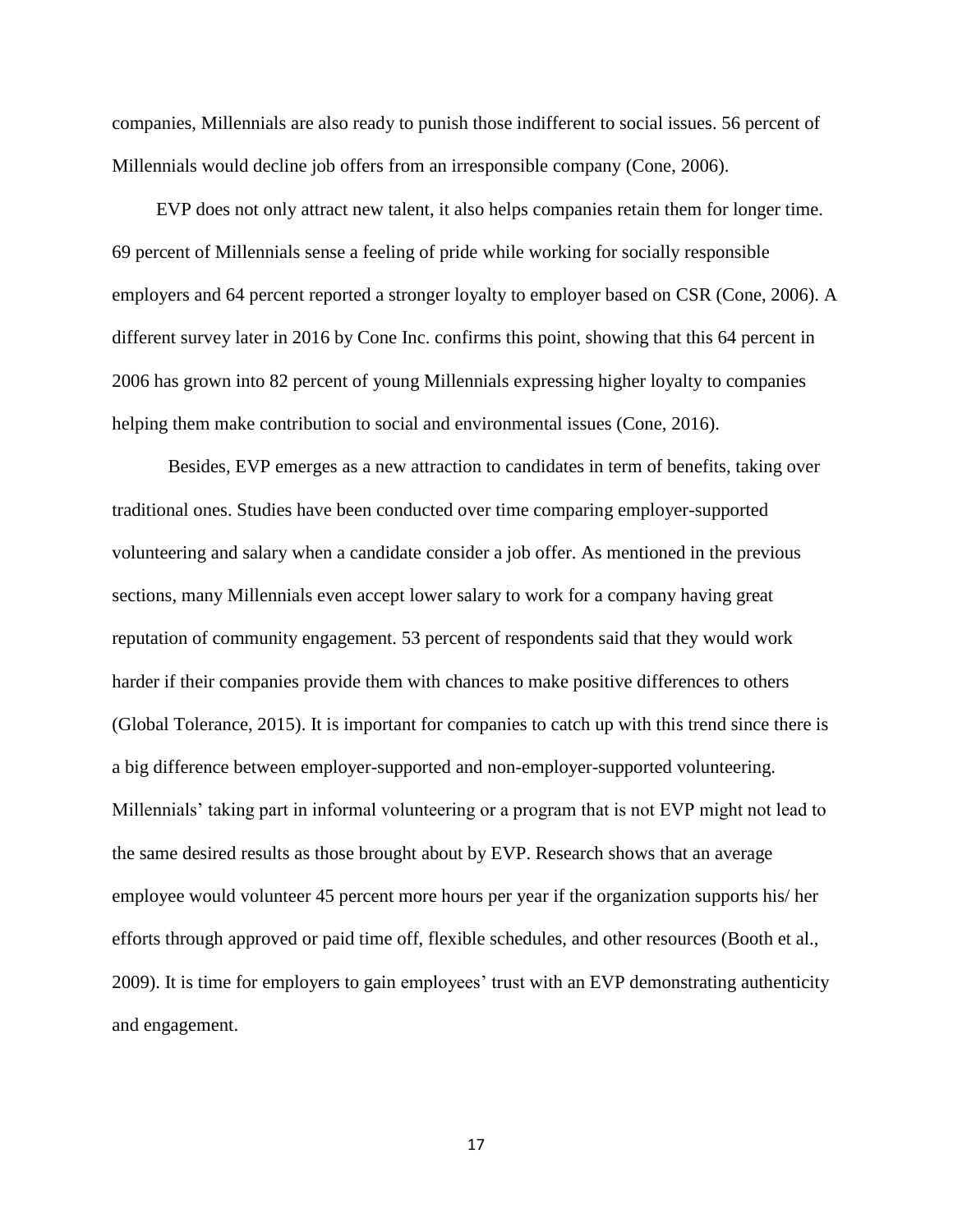#### <span id="page-22-0"></span>**3. RESEARCH QUESTIONS**

According to the lack of previous researches about the same topic, there is not much material to base the predictions on. Therefore, this paper is built around a set of research questions rather than predictive hypotheses. The main questions that the study focuses on include:

*Research question 1*: Do students place high value upon EVP compared to other job elements?

*Research question 2:* What are the top values that students are searching for in an ideal EVP?

*Research question 3:* What impact does past volunteer experience factor have on students' approach to EVP?

3a. Do students with much past volunteering experience tend to approach EVP more from egoistic perspective or altruistic perspective?

3b. Do students without much past volunteering experience tend to approach EVP more from egoistic perspective or altruistic perspective?

- *Research question 4:* What impact does gender factor have on students' approach to EVP? 4a. Are there any significant differences among genders, regarding importance of EVP? 4b. Are there any significant differences among genders, regarding what they look for in EVP?
- *Research question 5:* What impact does occupational/ major/ industries factor have on students' approach to EVP?

5a. Are there any significant differences among students' anticipated industries in which they want to work, regarding importance of EVP?

5b. Are there any significant differences among students' anticipated industries in which they want to work, regarding what they look for in EVP?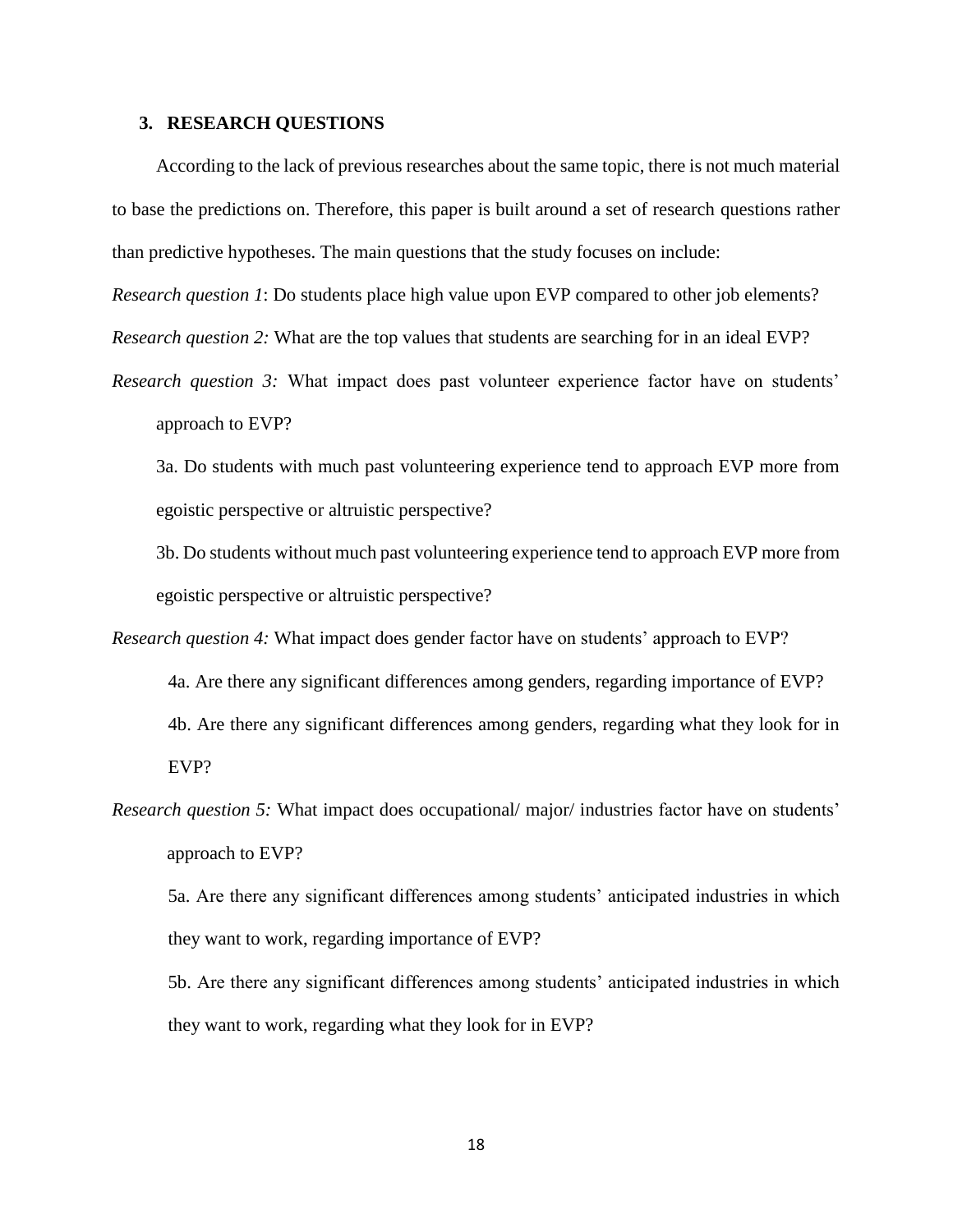#### <span id="page-23-0"></span>**4. METHOD**

This research was done based on primary data collected from students at University of New Hampshire (UNH). An online survey created through Qualtrics (2005) was used as the main method of data collection, hoping to get respondents from different years, majors, genders and past volunteer experience. The survey questions were designed to learn how students think about EVP, the importance of EVP in accepting a job offers and considering recruiting messages, what features students want an EVP to include and how a good EVP can add value to them as employees.

After the survey is created, a link address of the survey was sent to UNH students via emails. Respondent recruitment was also aided by social media posts (Facebook), newsletter, and weakly emails sent out by different school offices and colleges' departments. The data collection time lasted for approximately three weeks. After the survey was closed, responses from 104 students were recorded and then analyzed using SPSS (IBM Corp, 2017). Different tests like means comparison, ANOVA, Pearson Chi-square, etc. were run in SPSS to compare the data among different factors. The results from the tests were then used to draw conclusions for the research.

The survey also includes necessary explanative definition to help respondents give informed responses. For the purpose of the survey, "formal volunteer" is defined as activities within an organizational context, often involving defined supervision structures and roles to be separated from "informal volunteering", which refers to activities not coordinated by an organization or any assistance given directly to non-households individuals. Those explanations were based on the definition given by Ajrouch and Tesch-Roemer (2017). Additionally, Employee Volunteer Program was defined as a formal volunteering program planned and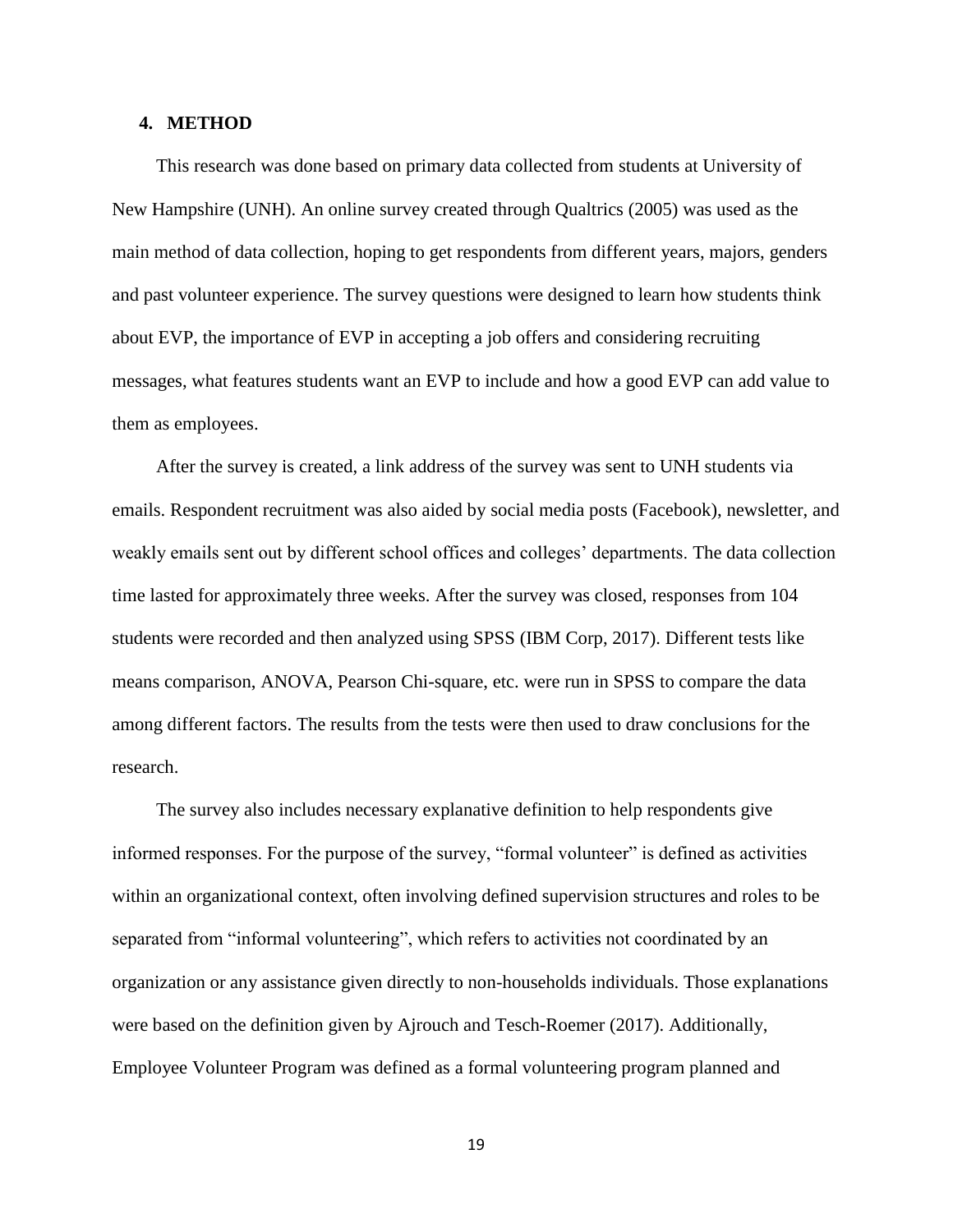managed by employers to motivate and enable employees to give back to the community and become socially responsible. This explanation was based off Knox's definition of EVP (2008).

### <span id="page-24-0"></span>**5. RESULTS**

#### <span id="page-24-1"></span>**5.1 Population description**

<span id="page-24-2"></span>*Table 1. Percentage description of population*

| Variable        |                                                        | Percent | Count          |
|-----------------|--------------------------------------------------------|---------|----------------|
| <b>Class</b>    | Junior                                                 | 42.30%  | 44             |
| standing        | Senior                                                 | 57.70%  | 60             |
| <b>Gender</b>   | Female                                                 | 73.30%  | 74             |
|                 | Male                                                   | 26.70%  | 27             |
| <b>Colleges</b> | Peter T. Paul College of Business and Economics (PCBE) | 52.90%  | 55             |
|                 | College of Engineering and Physical Sciences (CEPS)    | 7.70%   | 8              |
|                 | College of Health and Human Services (CHHS)            | 1.90%   | $\overline{2}$ |
|                 | College of Liberal Arts (COLA)                         | 18.30%  | 19             |
|                 | College of Life Sciences and Agriculture (COLSA)       | 19.20%  | 20             |
| Work            | Having full-time job experience                        | 54.80%  | 57             |
| experience      | Having no full-time job experience                     | 45.20%  | 47             |

Survey respondents were equally distributed between junior and senior class standings, without any class standing accounting for a significantly larger percentage of the population. Female respondents account for a large portion (73.3 percent) compared to male respondents (26.7 percent). It is also important to note that there are three missing responses recorded for gender variable, which is omitted from the percentage calculation above and further analysis. Regarding academic colleges, most respondents come from PCBE, accounting for more than half of the respondents (52.9 percent), followed by COLSA (19.2 percent) and COLA (18.3 percent). In terms of work-experience, the number of respondents who had or are having a full-time job and who have never held a full-time job shows no significant difference (see table 1).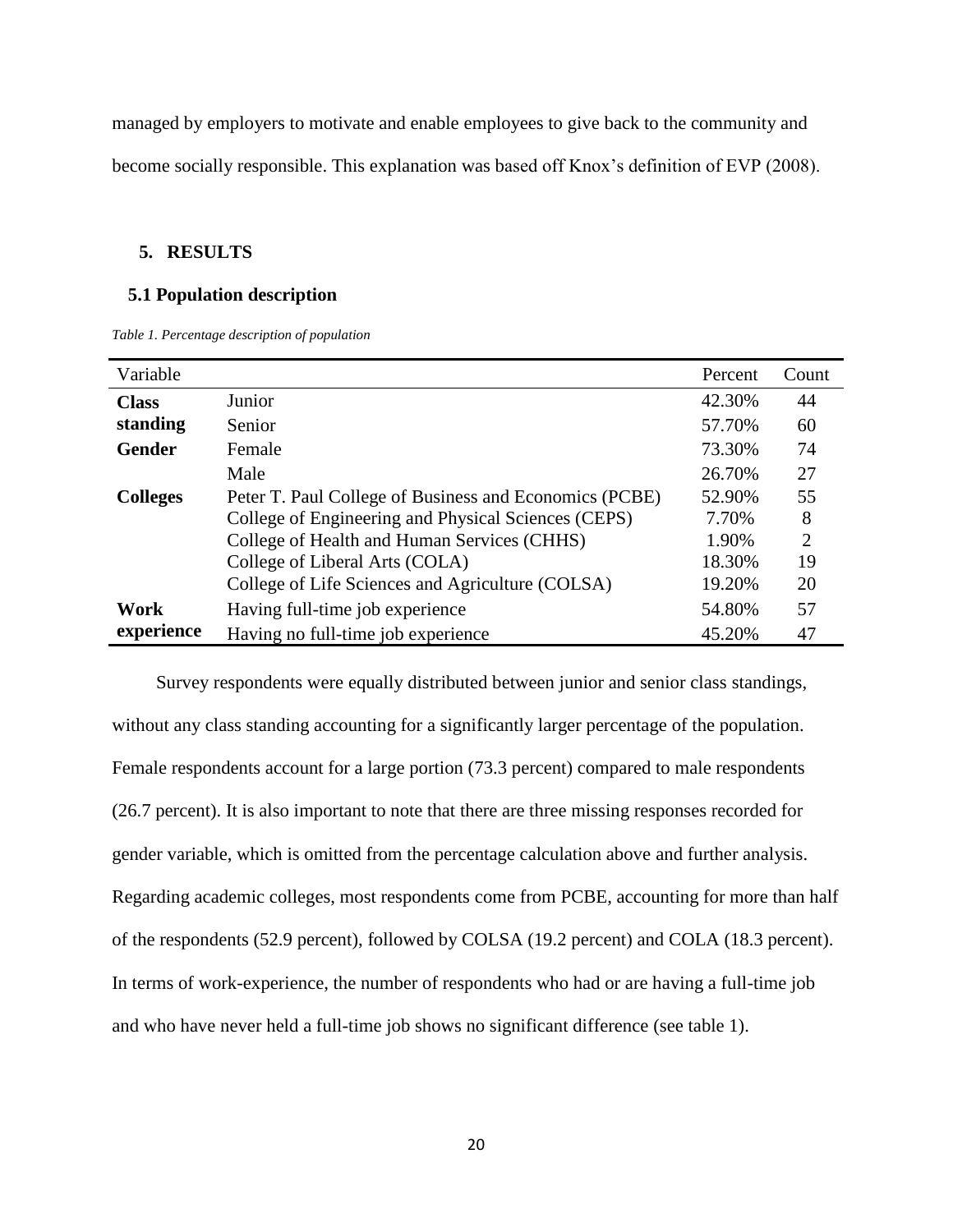

*Figure 1. Expected field/industry percentage distribution*

<span id="page-25-0"></span>The percentage distribution of respondents regarding intended career field or industry shows great differences among options, skewing towards the Business area with the most popular choices being Sales and Marketing, Hospitality, and Finance. Additionally, a large number of respondents decided to continue with higher education (22.1 percent) and many respondents were still not sure about their future career (10.6 percent). It is important to notice that among the remaining options, each of which accounts for such a small percentage of the population that it makes analyzing the data at the scale of intended field/ industry not objective and will not truly reflect the relationship between industry and EVP (see figure 1). The same situation happened for academic major as the percentage distribution is too dispersed to make most of the groups big enough to represent the student body of that corresponding major.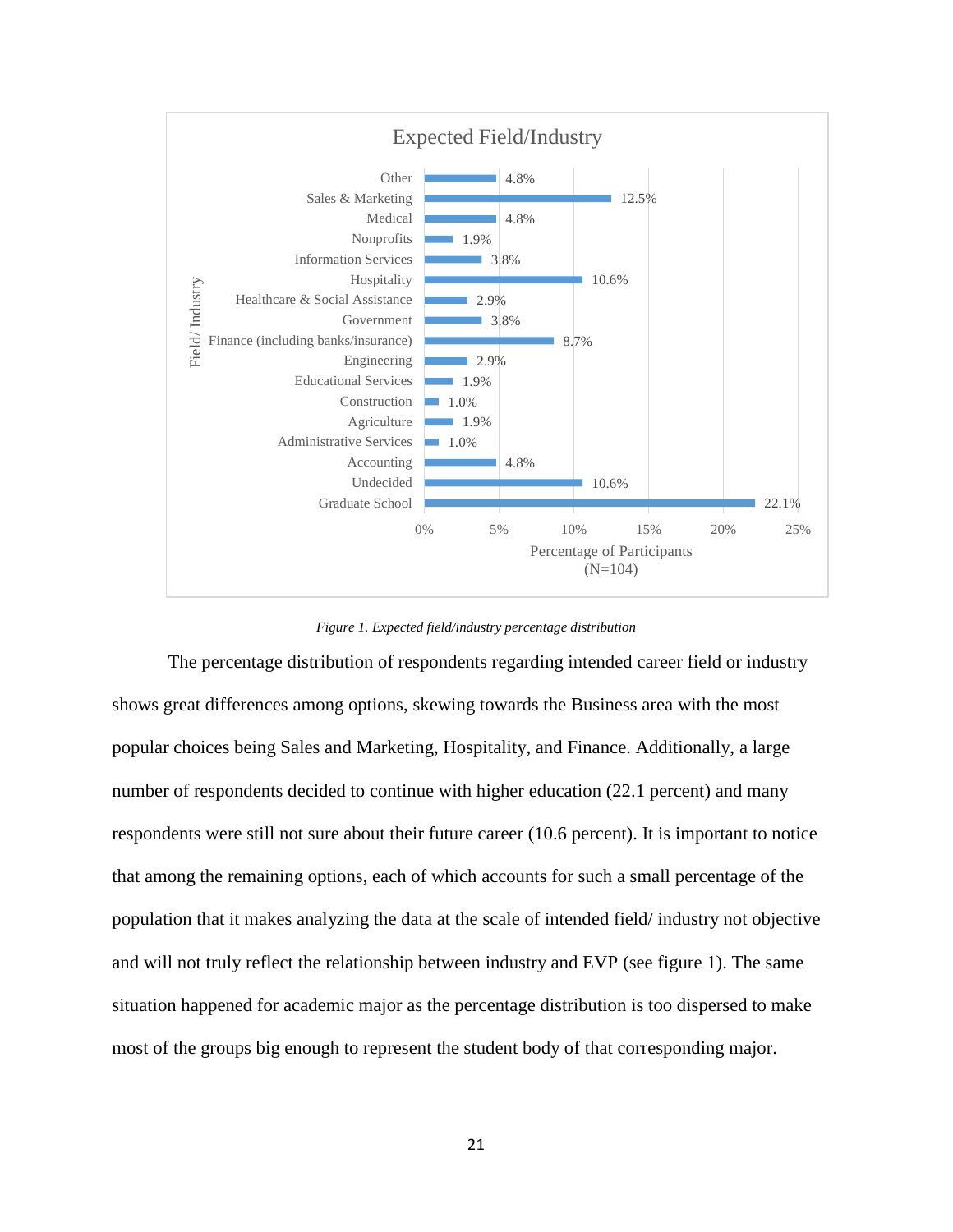Therefore, in the later section of this paper, data will only be analyzed at the level of academic colleges.



*Figure 2. Formal volunteering hours by percentage*

<span id="page-26-1"></span>Most of the respondents (82 out of 104) had experience participating in a formal

volunteering program. Among those, 65.8 percent devoted 20 hours or fewer to volunteering

annually (see figure 2). Additionally, most of respondents (90 out of 104 or 86.6 percent)

estimated to volunteer informally for 8 hours or fewer monthly.

### <span id="page-26-0"></span>**5.2 Value that students place upon EVP compared to other job elements**

<span id="page-26-2"></span>

|  |  | Table 2. EVP importance and influence by percentage |  |  |
|--|--|-----------------------------------------------------|--|--|
|--|--|-----------------------------------------------------|--|--|

|                                                                    | Extremely/<br>very important | Moderately<br>important | Slightly/not at<br>all important |
|--------------------------------------------------------------------|------------------------------|-------------------------|----------------------------------|
| <b>Regarding potential employers</b>                               |                              |                         |                                  |
| Provides support/resources to make<br>positive changes             | 54.8%                        | 28.8%                   | 16.3%                            |
| Making effort to help and get involved<br>in community             | 42.3%                        | 38.5%                   | 19.3%                            |
| Provides volunteering opportunities<br>with families and friends   | 39.5%                        | 34.6%                   | 25.9%                            |
| Helps you identify ways to get more<br>involved in the communities | 35.5%                        | 40.4%                   | 24.0%                            |
| Shares community involvement<br>progresses in recruiting efforts   | 30.8%                        | 43.3%                   | 26.0%                            |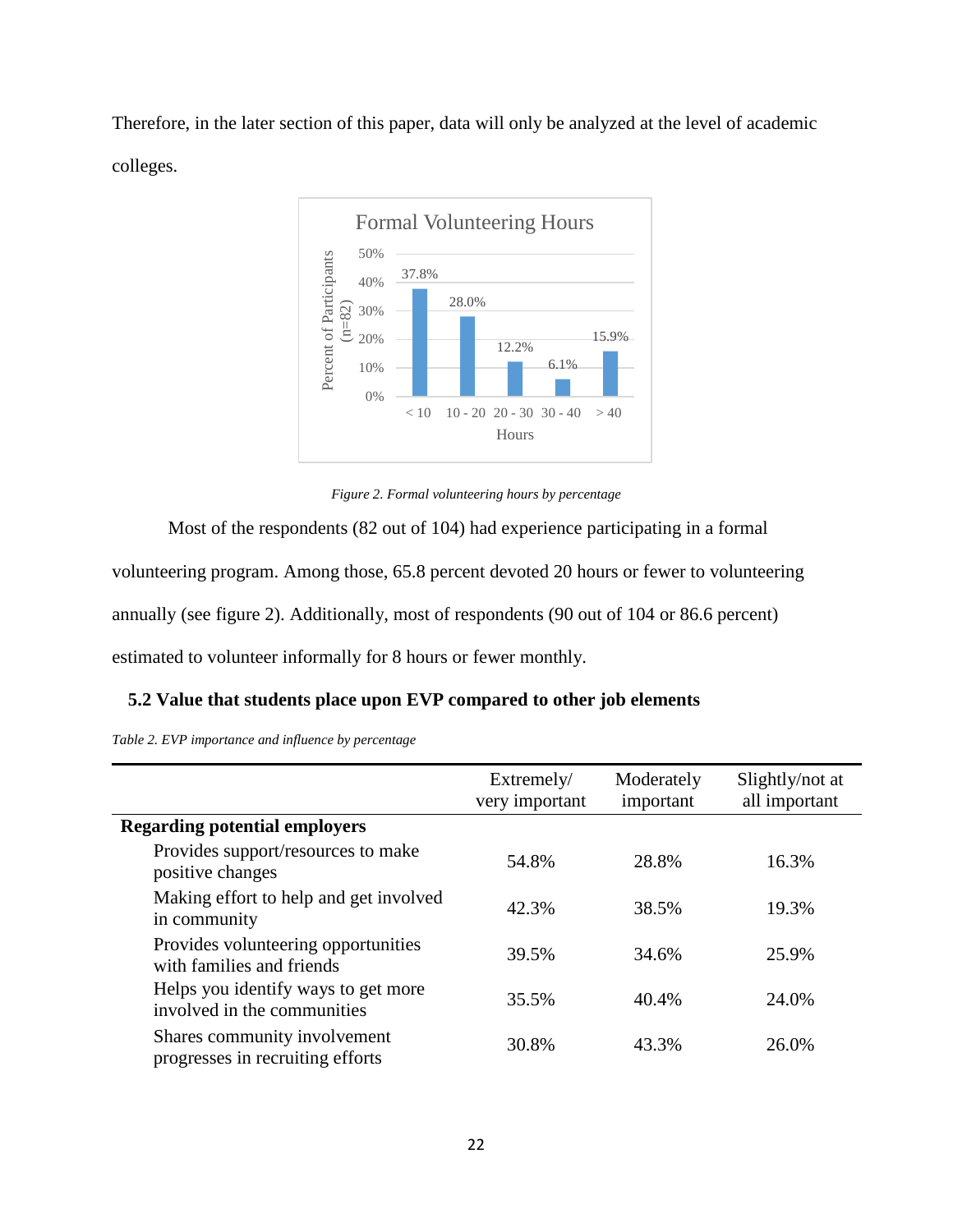|                                                                                           | Extremely/<br>somewhat<br>likely | Neither likely<br>or unlikely | Extremely/<br>somewhat<br>unlikely |
|-------------------------------------------------------------------------------------------|----------------------------------|-------------------------------|------------------------------------|
| <b>Regarding recruiting efforts and</b>                                                   |                                  |                               |                                    |
| messages                                                                                  |                                  |                               |                                    |
| Change opinion from neutral to positive<br>due to positive EVP information                | 50.0%                            | 31.7%                         | 18.3%                              |
| Change opinion from negative to<br>neutral/positive due to positive EVP<br>information    | 46.2%                            | 33.7%                         | 20.1%                              |
| Pay more attention to recruiters if they<br>mention EVP/CSR                               | 50.0%                            | 27.9%                         | 22.1%                              |
| <b>Regarding job offers</b>                                                               |                                  |                               |                                    |
| Decline a socially irresponsible<br>employer                                              | 60.6%                            | 21.2%                         | 18.2%                              |
| Choose EVP over flexible hours                                                            | 43.3%                            | 22.1%                         | 34.6%                              |
| Accept lower salary to work for an<br>employer providing EVP                              | 25.0%                            | 26.0%                         | 49.0%                              |
| <b>Regarding company while supposingly</b>                                                |                                  |                               |                                    |
| working                                                                                   |                                  |                               |                                    |
| Participating in EVP<br>Participating in non-employer-                                    | 68.3%                            | 20.2%                         | 11.6%                              |
| supported volunteering programs if<br>there is no EVP                                     | 52.9%                            | 26.9%                         | 20.2%                              |
| Feeling more loyal to the company<br>resulting from EVP participation                     | 65.4%                            | 23.1%                         | 11.5%                              |
| Feeling more enthusiastic and motivated<br>to work resulting from EVP<br>participation    | 64.4%                            | 25.0%                         | 10.6%                              |
| Feeling a stronger company-employee<br>identification resulting from EVP<br>participation | 65.4%                            | 21.2%                         | 13.4%                              |

When asked about potential employer, many respondents (42.3 percent) expressed the importance of the option that employer makes efforts to help and get involved in the community around. Despite that, up to 43.3 percent of the respondents thought that it is only moderately important for employer to mention their community involvement progresses in recruiting messages. Additionally, while more than half of the respondents (54.8 percent) considered it very/extremely important that the company provide support or resources to help them make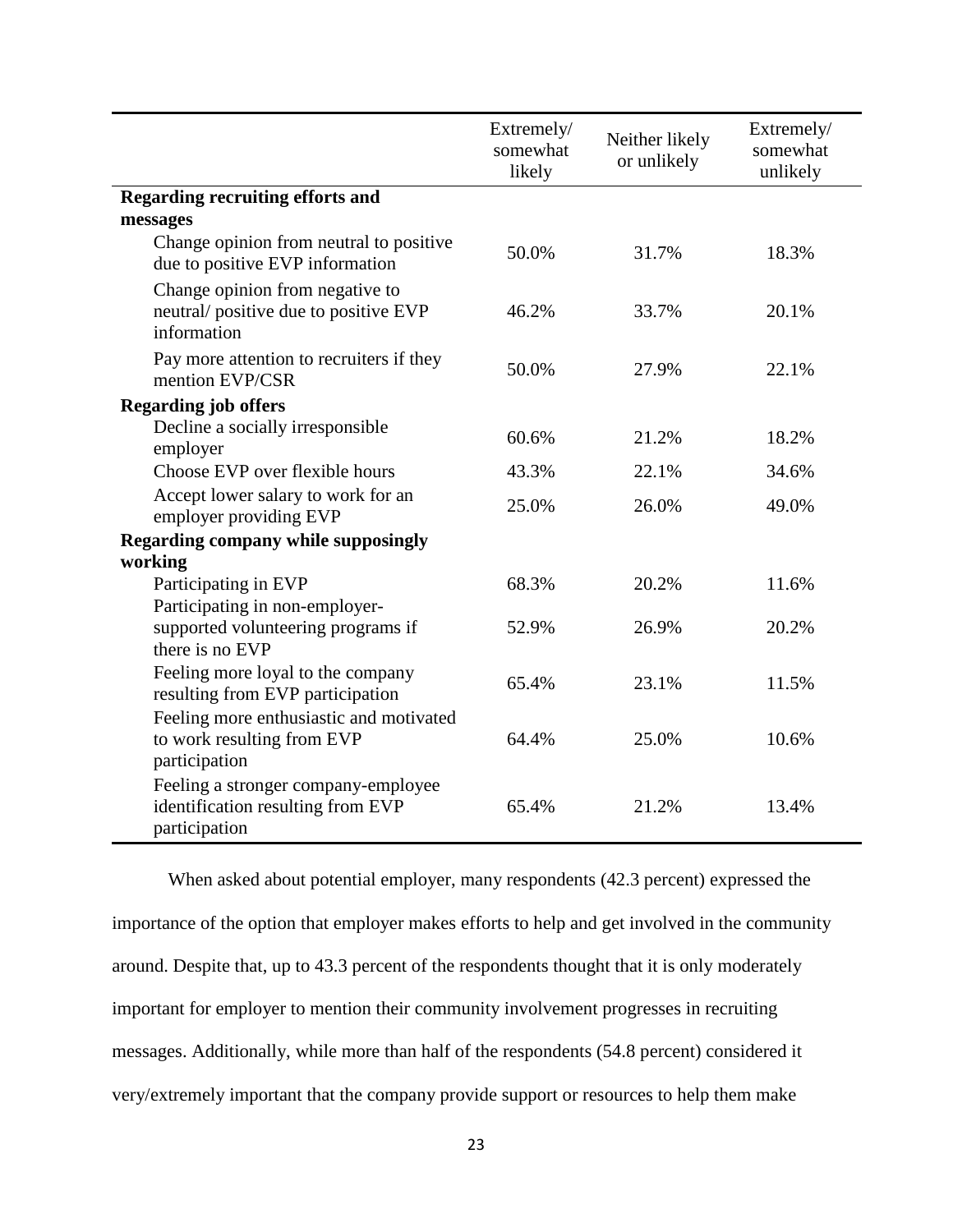positive changes to the society, only 35.5 percent needs employer's help in identifying ways to get involved. Noticeably, up to half of the respondents said they would be extremely/somewhat likely to change their opinion from neutral to favoring the company if the company shares positive information about its EVP. Not only giving potential candidates favorable opinions, EVP also helps with messages transmission since half of the respondents believed they will pay more attention to the recruiters if EVP/CSR is mentioned.

When putting respondents in more specific situations, supposing they receive a job offer from a company or are working for a company, the impact of EVP becomes even clearer. Up to 60.6 percent of respondents would decline the job offer from a socially irresponsible company. On the other hand, a large number of respondents appeared to be in favor of EVP since more than 68 percent said they would be extremely/somewhat likely to participate in the EVP if their future employer offers one. Additionally, many respondents believed that EVP would bring to them positive effects regarding works and connections to employers. More than 65 percent thought that participating in EVP would help them feel more loyal to the company and feel a stronger employee-company identification. For more statistics, see Table 2.

Respondents were also asked to rank ten different benefit options according to their importance (with 1 being most importance and 10 being least importance); the result is recorded in the following table:

| <b>Options</b>                                   | <b>Median</b> | Means $(\mu)$ | <b>Ranking</b> |
|--------------------------------------------------|---------------|---------------|----------------|
| Financial package                                | 2             | 2.38          |                |
| Health insurance                                 | 4             | 3.85          | 2              |
| Flexibility                                      | 4             | 3.89          | 3              |
| Job training/career development                  | 4             | 3.93          | 4              |
| Diverse & inclusiveness workplace                | 4             | 4.6           | 5              |
| Tuition reimbursement                            | 6             | 6.13          | 6              |
| Opportunities to support community causes/issues |               | 6.87          |                |

<span id="page-28-0"></span>*Table 3. Rankings of benefit options*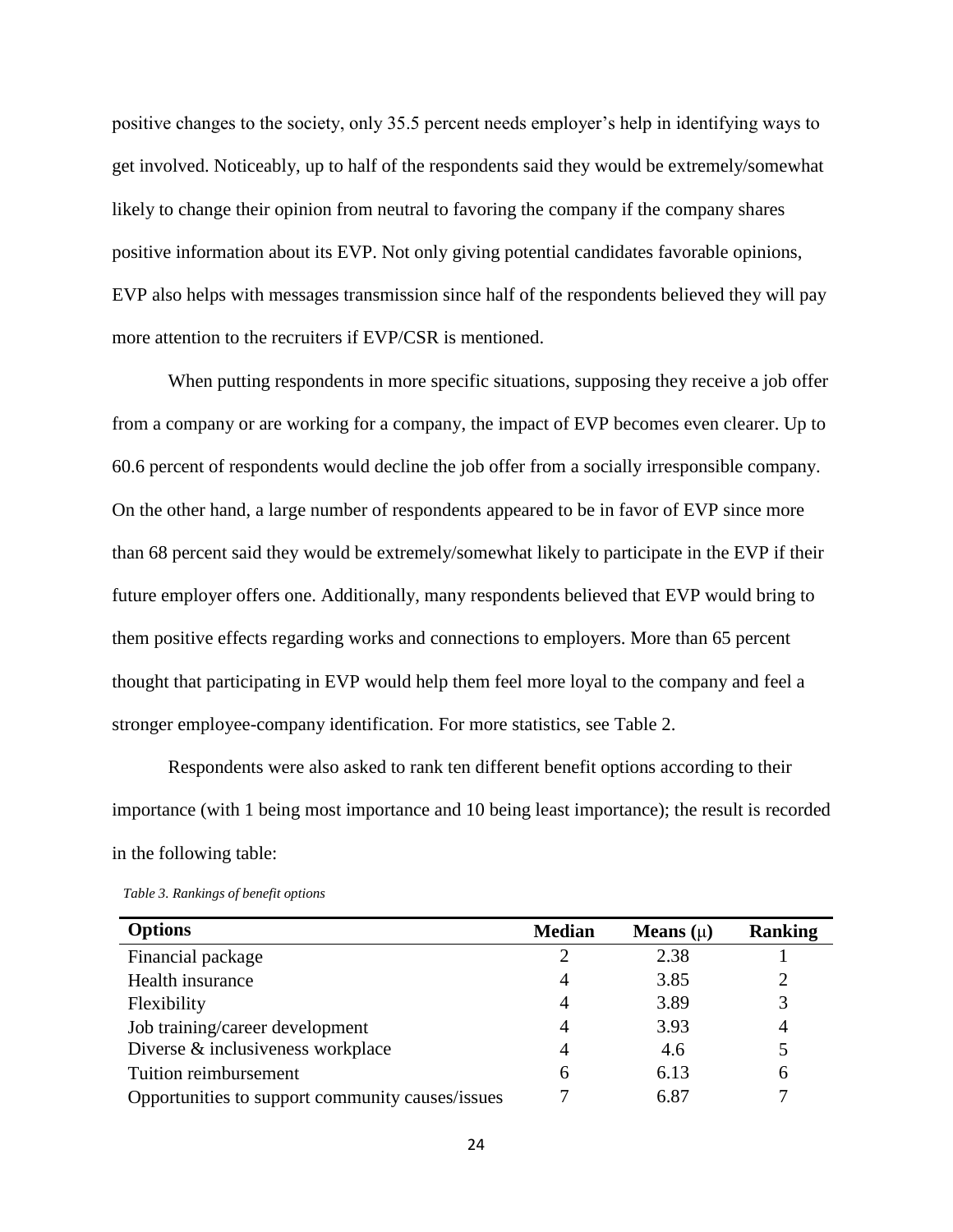| Paid time off volunteering | 7.38 |  |
|----------------------------|------|--|
| Wellness program           |      |  |
| Matching gifts             |      |  |

The mean of each option is calculated based on the equation below:

$$
\mu = \rho \times ranking
$$

μ: means score of each option

 $\rho$ : percent of respondents ranking the option in each score (1 to 10) accordingly

ranking: score (1 to 10)

Ten benefit options were then ranked based on the means. Among the ten options, EVPrelated ones include "Opportunities to support community causes/issues", "Paid time off volunteering", and "Matching gifts". It can be seen that EVP-related options were not highly ranked compared to other conventional options like financial package, health insurance, flexibility, etc.; none of them falls into top 5 of benefit options. However, up to 43.3 percent of respondents would be extremely/somewhat likely to choose EVP over flexible hours (see Table 2). Therefore, it cannot be simply inferred from the rankings that EVP is not important to students. This discrepancy will be discussed more in the next section.

## <span id="page-29-0"></span>**5.3 Ideal EVP**

This section of the survey asked respondents to give their opinions on the importance of six different features of EVP. The result was then documented in Table 4 below:

| <b>Features</b>                                | <b>Extremely/very important</b> |
|------------------------------------------------|---------------------------------|
| Applying job-related skills                    | 73.1%                           |
| Chances to make meaningful connections         | 69.2%                           |
| Chances to learn new skills                    | 67.3%                           |
| Contributing to causes you really care about   | 58.7%                           |
| Enhancing teamwork                             | 58.6%                           |
| Making trackable/specific changes on community | 49.1%                           |

<span id="page-29-1"></span>*Table 4. EVP features importance*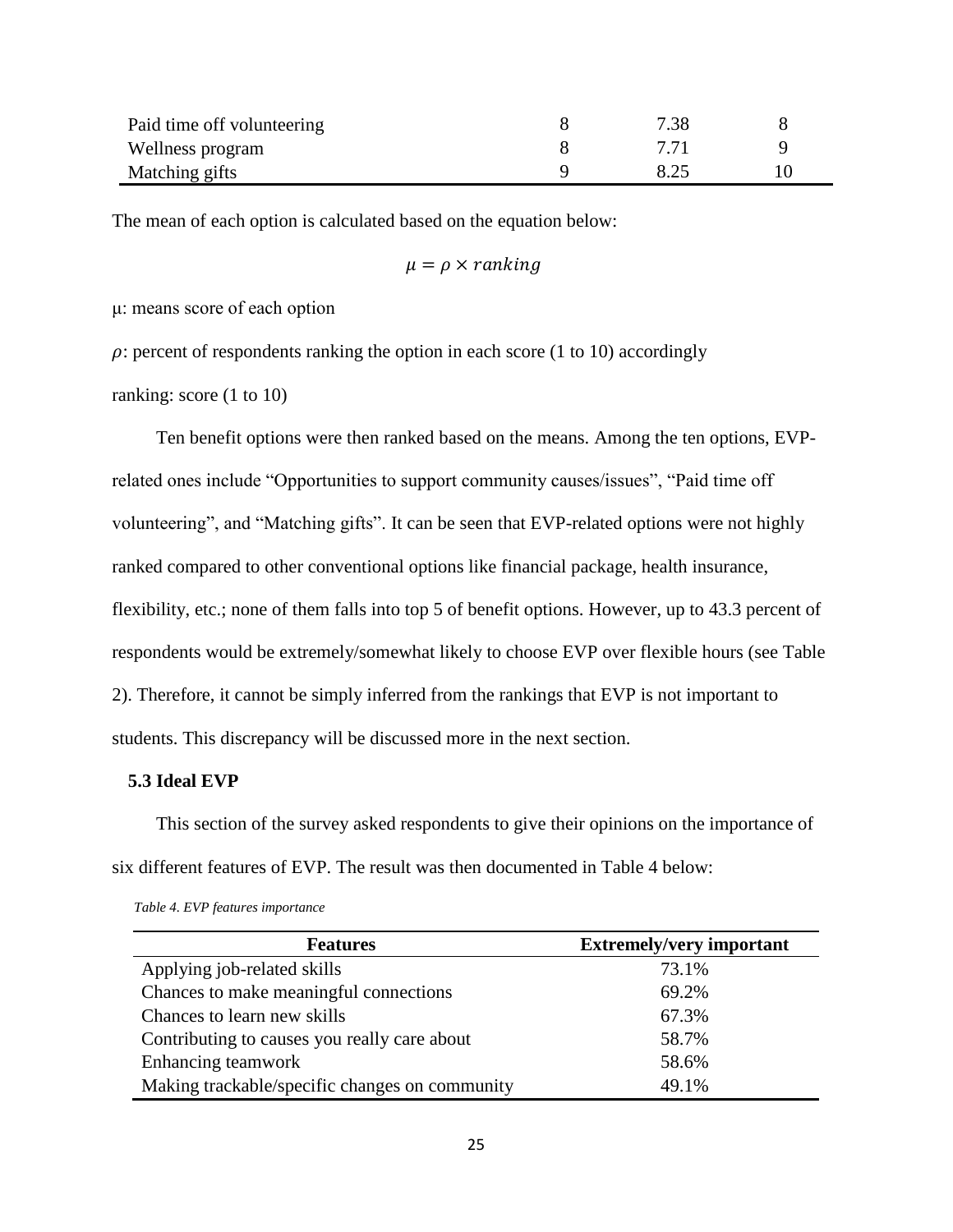It can be seen from Table 4 that respondents tend to approach EVP from an egoistic perspective with the top options being "Applying job-related skills", "Chances to make meaningful connections", and "Chances to learn new skills". Up to 73.1 percent of respondents thought that it would be extremely/very important that an EVP let participants apply job skills into volunteering.

Respondents were then asked to rank the same six EVP features from 1 to 6 based on their perceived importance of each feature (with 1 being most important). This is where the discrepancy arouse, again. The ranking is recorded in Table 5 below, using the same equation for ranking benefit options ( $\mu = \rho \times ranking$ ):

<span id="page-30-1"></span>*Table 5. Ranking EVP features*

| <b>Features</b>                                       | <b>Median</b> | <b>Means</b> | <b>Ranking</b> |
|-------------------------------------------------------|---------------|--------------|----------------|
| Ability to contribute to causes you really care about |               | 2.75         |                |
| Learning new skills                                   |               | 2.93         |                |
| Ability to make a positive change on the community    |               |              | 3              |
| Making meaningful connections                         |               | 3.57         |                |
| Applying job-related skills                           |               | 4.08         |                |
| Enhancing teamwork                                    |               | 4.67         |                |

Although many respondents considered skills application and making connections extremely/very important, when it comes to ranking and comparing the importance of each feature, altruistic features of EVP tended to win. On top of the list are "Ability to contribute to causes you really care about" and "Ability to make a positive change on the community". The remaining feature in top 3 is "Learning new skills" (with slightly higher mean than top 1 feature), showing that skills are still an important part to potential EVP participants but not the only one. An ideal EVP, to college student, should be a combination of both aspects, creating positive impact on the community around and helping participants become better-rounded.

#### <span id="page-30-0"></span>**5.4 Past Volunteer Experience Factor**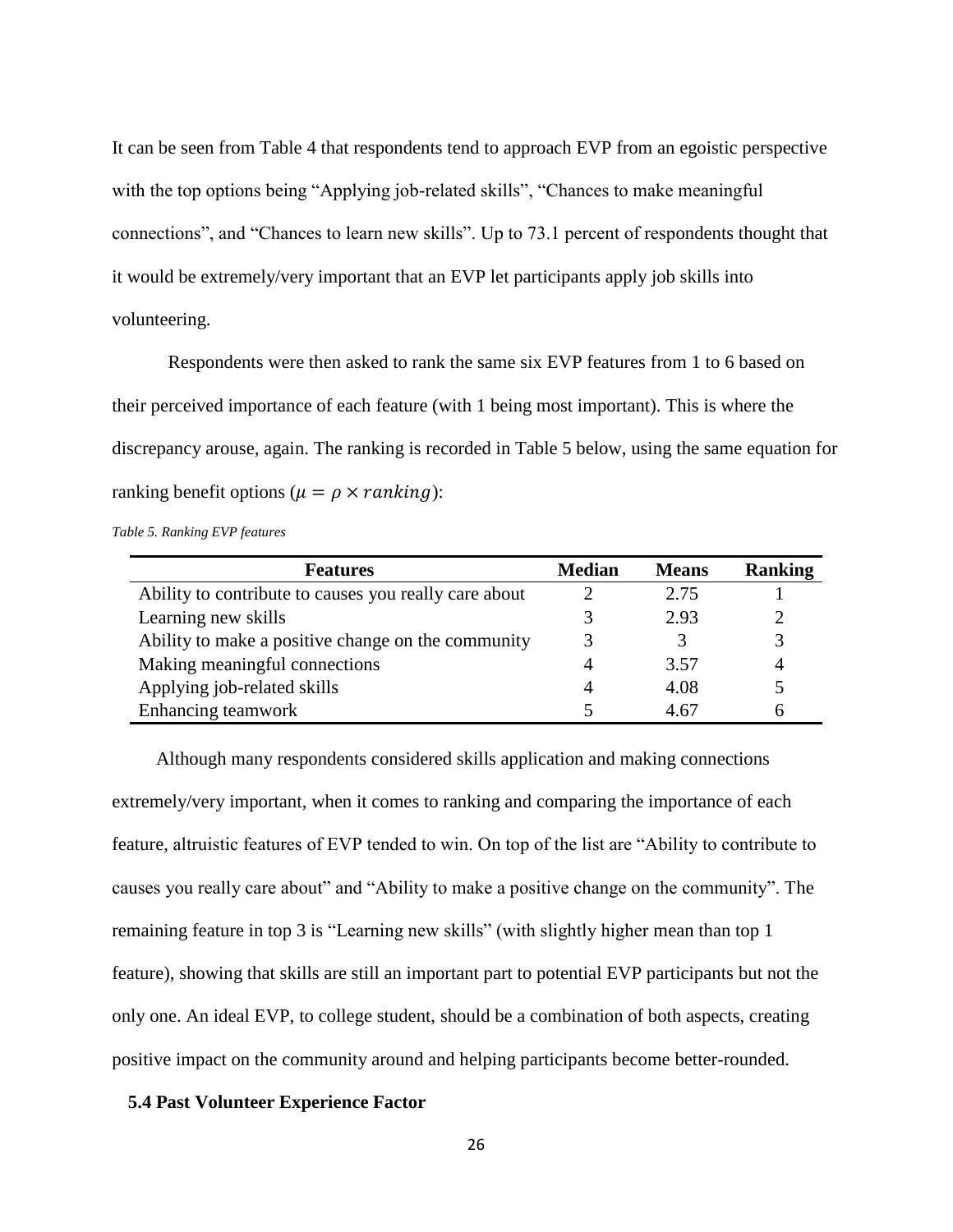Chi-square test is run to test the statistical relationship between past volunteer experience and all other EVP-related and potential-employer-related variables. The only option where test result shows statistically significant relationship is "Regarding recruiting efforts, how likely respondents will pay more attention to recruiters if they mention information about EVP and CSR" (see Table 6).

<span id="page-31-0"></span>*Table 6. Chi-square test for past volunteer experience factor*

|                                              | Pearson    |    | Asymptotic             |
|----------------------------------------------|------------|----|------------------------|
|                                              | Chi-square | df | Significance (2-sided) |
| How likely will you pay more attention to    | 10.065     | 4  | .039                   |
| recruiters if they mention information about |            |    |                        |
| EVP and CSR?"                                |            |    |                        |

The two hypotheses for Chi-square test are:

*Ho: There is no statistical significant relationship between the two variables.*

*Ha: There is statistical significant relationship between the two variables.*

With  $X^2(4) = 10.065$  and significance level of .05, p = .039, which is smaller than .05, rejects the

null hypothesis  $(H<sub>o</sub>)$ . In other words, there is statistical significant relationship between past

volunteering experience and how likely respondents will pay more attention to recruiters if they

mention EVP/CSR. Table 7 displays a closer look into the relationship:

<span id="page-31-1"></span>*Table 7. Comparing past volunteer experience in relation to other variables*

"How likely will you pay more attention to recruiters if they mention information about EVP/CSR?"

|                         | <b>Extremely/somewhat</b><br>likely | <b>Neither</b><br>likely/unlikely | <b>Extremely/somewhat</b><br>unlikely |
|-------------------------|-------------------------------------|-----------------------------------|---------------------------------------|
| Had formal volunteering | 54.9%                               | 28%                               | 17.1%                                 |
| No formal volunteering  | 31.8%                               | 27.3%                             | 40.9%                                 |

According to Table 7, respondents who participated in a formal volunteering program before will be much more likely to pay attention to recruiters if they mention EVP/CSR.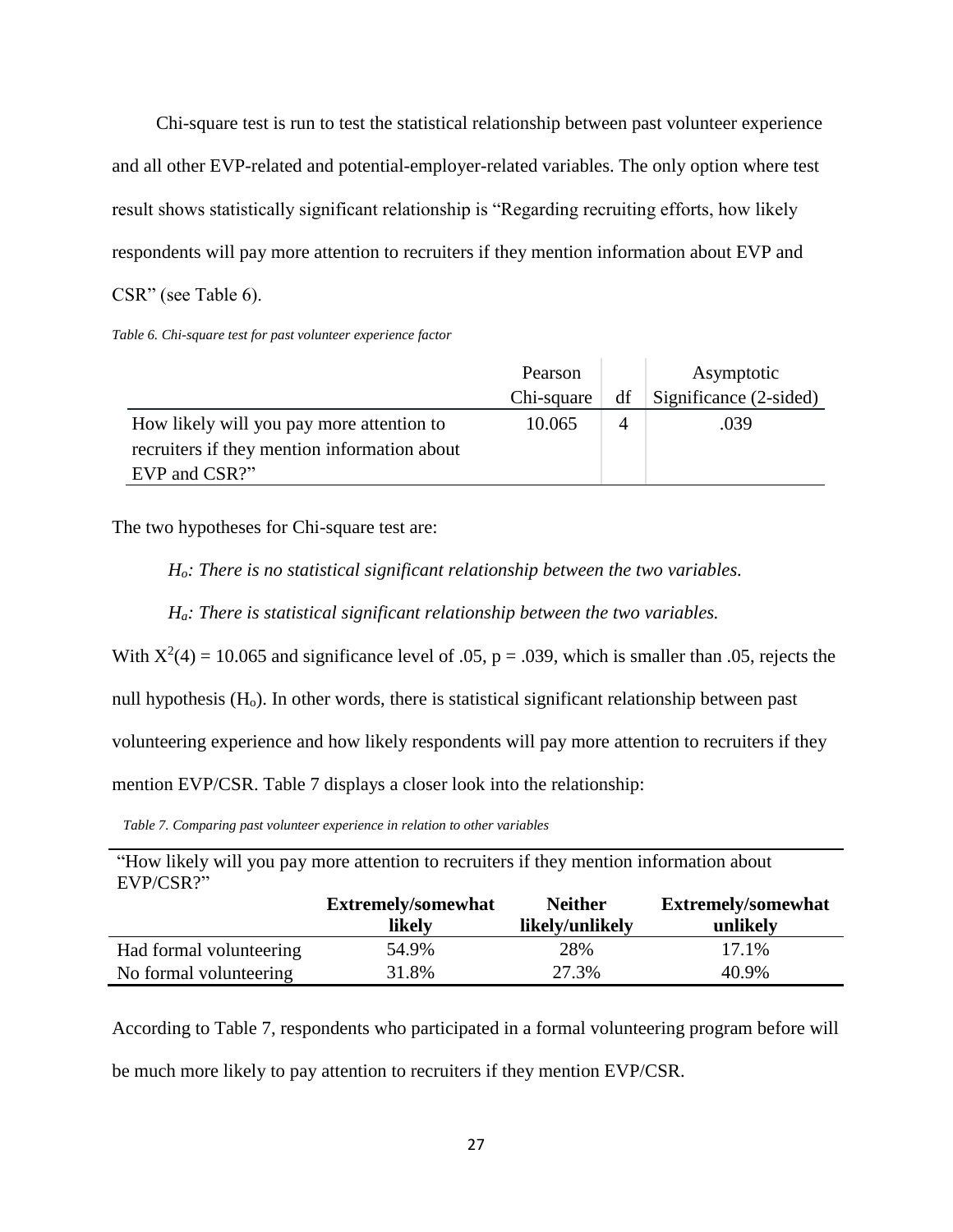Regarding research question 3, the statistical relationship between past volunteering experience and the importance of each ideal EVP features is not strong enough to conclude that whether students who have formally volunteered before would approach EVP from egoistic or altruistic point of view. In other words, the result of the tests do not show that past volunteering experience has significant impact on how students approach EVP.

#### <span id="page-32-0"></span>**5.5 Gender Factor**

Chi-square test is run to test the statistical relationship between gender and all other EVPrelated and potential-employer-related variables. All features that show statistically significant relationship are recorded in Table 8.

<span id="page-32-1"></span>*Table 8. Chi-square test for gender factor*

|                                                            | Pearson    |                | Asymptotic             |  |  |  |
|------------------------------------------------------------|------------|----------------|------------------------|--|--|--|
|                                                            | Chi-square | df             | Significance (2-sided) |  |  |  |
| Regarding recruiting efforts, how likely will you          |            |                |                        |  |  |  |
| "Pay more attention to recruiters if they mention"         | 10.373     | $\overline{4}$ | .035                   |  |  |  |
| information about EVP/CSR?"                                |            |                |                        |  |  |  |
| Suppose you are working for a company, how likely will you |            |                |                        |  |  |  |
| "Participate in the company's EVP?"                        | 14.001     | 4              | .007                   |  |  |  |
| "Participate in a non-employer-supported formal"           | 12.845     | 4              | .012                   |  |  |  |
| volunteering program if your company does not              |            |                |                        |  |  |  |
| have an EVP?"                                              |            |                |                        |  |  |  |

The two hypotheses for Chi-square test for each option are:

*Ho: There is no statistical significant relationship between the two variables.*

*Ha: There is statistical significant relationship between the two variables.*

With  $p < 0.05$  rejecting the null hypothesis, the three features above (Table 8) show statistically

significant relationships with gender factor. In other words, gender has impact on whether

students will pay more attention to recruiters mentioning CSR/EVP, whether they will join an

EVP offered by future employers and whether they will participate in a non-employer-supported

volunteering program without the existence of EVP. The strongest difference appears in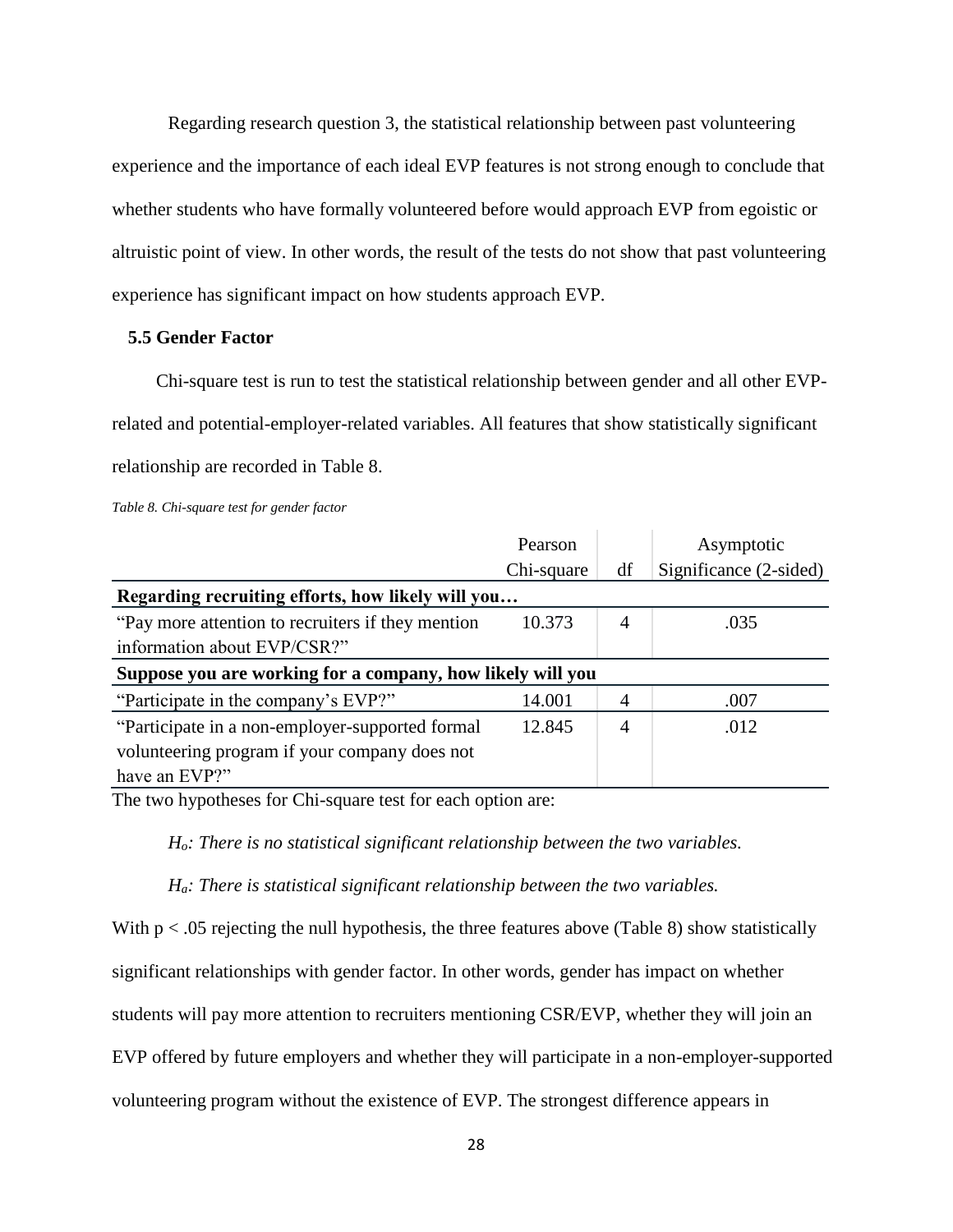respondents' probable participation in future employers' EVP with p=.007. For a closer

demonstration of difference, see Table 9.

<span id="page-33-0"></span>*Table 9. Comparing genders in relation to other variables*

| "How likely will you pay more attention to recruiters if they mention information about                                                                                    |                           |                 |                           |  |  |  |  |
|----------------------------------------------------------------------------------------------------------------------------------------------------------------------------|---------------------------|-----------------|---------------------------|--|--|--|--|
| EVP/CSR?"                                                                                                                                                                  |                           |                 |                           |  |  |  |  |
|                                                                                                                                                                            | <b>Extremely/somewhat</b> | <b>Neither</b>  | <b>Extremely/somewhat</b> |  |  |  |  |
|                                                                                                                                                                            | likely                    | likely/unlikely | unlikely                  |  |  |  |  |
| Female                                                                                                                                                                     | 56.8%                     | 23%             | 20.2%                     |  |  |  |  |
| Male                                                                                                                                                                       | 37%                       | 40.7%           | 22.3%                     |  |  |  |  |
| "Suppose you are working for a company, how likely will you participate in the company's<br>EVP?"                                                                          |                           |                 |                           |  |  |  |  |
|                                                                                                                                                                            | <b>Extremely/somewhat</b> | <b>Neither</b>  | <b>Extremely/somewhat</b> |  |  |  |  |
|                                                                                                                                                                            | likely                    | likely/unlikely | unlikely                  |  |  |  |  |
| Female                                                                                                                                                                     | 78.4%                     | 14.9%           | 6.7%                      |  |  |  |  |
| Male                                                                                                                                                                       | 44.4%                     | 29.6%           | 26%                       |  |  |  |  |
| "Suppose you are working for a company, how likely will you participate in a non-employer-<br>supported formal volunteering program if your company does not have an EVP?" |                           |                 |                           |  |  |  |  |
|                                                                                                                                                                            | <b>Extremely/somewhat</b> | <b>Neither</b>  | <b>Extremely/somewhat</b> |  |  |  |  |
|                                                                                                                                                                            | likely                    | likely/unlikely | unlikely                  |  |  |  |  |
| Female                                                                                                                                                                     | 58.1%                     | 29.7%           | 12.2%                     |  |  |  |  |
| Male                                                                                                                                                                       | 37%                       | 18.5%           | 44.5%                     |  |  |  |  |

Regarding research question 4a, female respondents will be much more likely to pay attention to the recruiters if they mention CSR/EVP. Nearly 20 percent more female respondents said they would do so than male respondents. 21.1 percent more female respondents would be extremely/very likely to take part in a non-employer-supported volunteering program if they do not have that option offered by their future employers. With that in mind, considering up to 65.8 percent of respondents estimated to devote 1 to 20 hours and 15.9 percent of respondents devoted more than 40 hours to a formal volunteering program annually (Figure 2, 3), the existence of an EVP brings much difference to companies having female associates accounting for large percentage of their employee body. If employers can save their associates some time by offering EVP, those can be invested back in work or life/personal usage which keeps employees happier and will eventually make them more motivated and enthusiastic in workplace. Table 9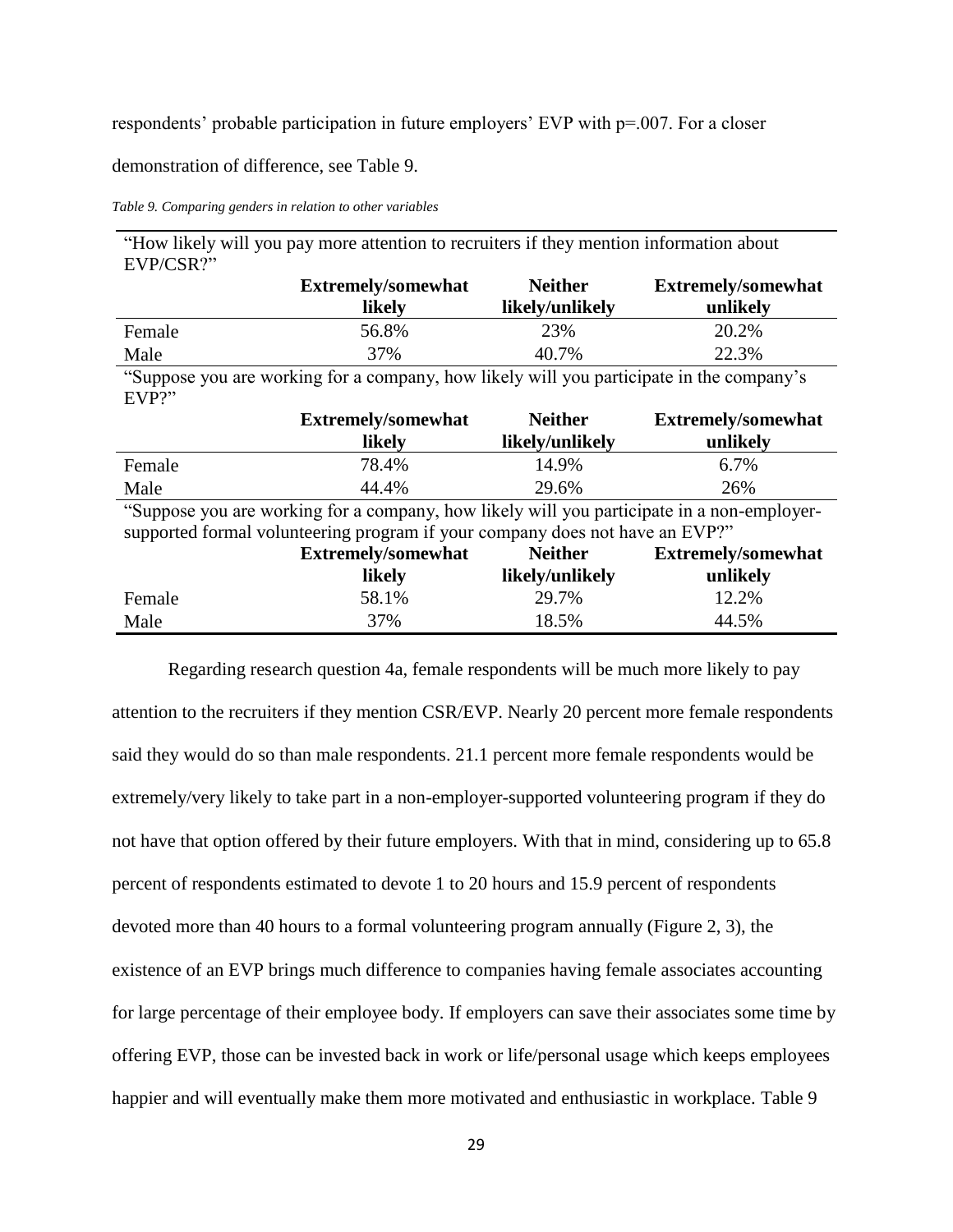also shows that nearly two times more female will be extremely/very likely to participate in an EVP. Additionally, about 65 percent of all respondents believe EVP participation would bring motivation, strengthen employee-company identification and company loyalty; EVP can offer female talent a great reason to stay with the company and enjoy their work better.

Regarding research question 4b, although gender does have some impact on how students valuate EVP, the statistical is not strong enough to conclude that gender affects what students look for in their ideal EVP.

#### <span id="page-34-0"></span>**5.6 Academic College Factor**

According to initial research focus, the study hopes to find some occupational impacts on how students valuate EVP. However, as the survey result shows that respondents are widely dispersed over various intended career fields and majors, each group is not large enough to objectively represent all students pursuing that career option or major. Therefore, this paper only analyze responses at academic college level, which can also be understood as large groups of majors. Specifically, among the five colleges at University of New Hampshire, a large percentage of respondents are currently enrolling in PCBE, COLSA, and COLA (see Table 1). The two other colleges have too few respondents to truly represent their whole student body; therefore, data will only be analyzed among the three colleges mentioned above. Chi-square test is run to test the statistical relationship between academic college and all other EVP-related and potential-employer-related variables, using below hypotheses:

*Ho: There is no statistical significant relationship between the two variables.*

#### *Ha: There is statistical significant relationship between the two variables.*

Test results show no  $p < .05$  to reject the null hypothesis, which means that there is no statistically significant relationship between academic college factor and any other variable.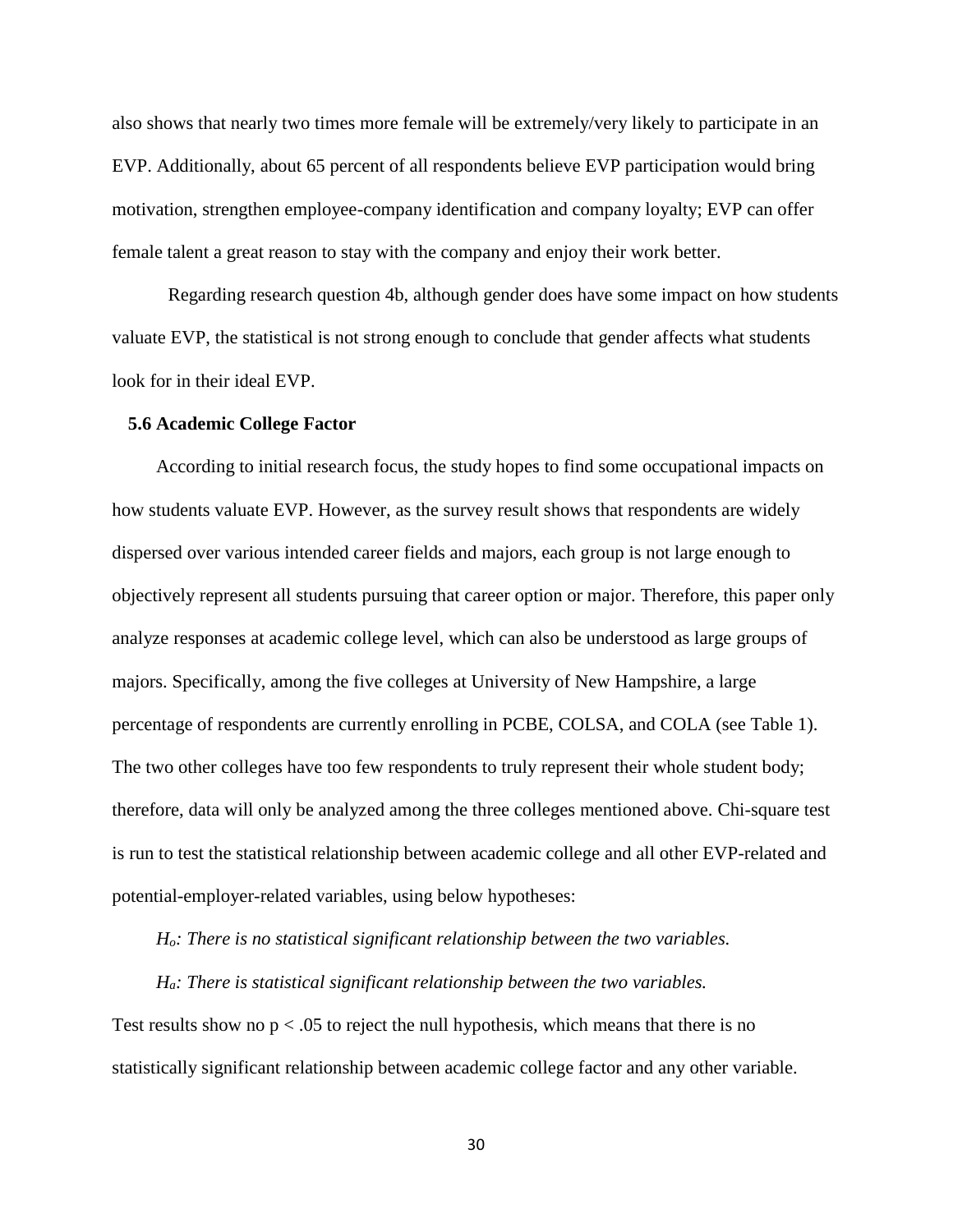However, some of the relationships do show *a clear trend to significance* with p slightly greater

than .05 (see Table10). That proposes some areas for further study among a more diverse and

larger population.

<span id="page-35-1"></span>*Table 10. Chi-square tests for academic college factor*

|                                                                                                                              | Pearson    |    | Asymptotic             |  |  |  |
|------------------------------------------------------------------------------------------------------------------------------|------------|----|------------------------|--|--|--|
|                                                                                                                              | Chi-square | df | Significance (2-sided) |  |  |  |
| Regarding potential employer, how important that they                                                                        |            |    |                        |  |  |  |
| "Provide volunteer opportunities you could do with<br>friends or family?"                                                    | 15.220     | 8  | .055                   |  |  |  |
| While considering job offer, how likely will you                                                                             |            |    |                        |  |  |  |
| "Decline a job offer from an employer who is<br>socially irresponsible?"                                                     | 14.953     | 8  | .06                    |  |  |  |
| "Choose the opportunities to make contribution to<br>social and environmental issues through an EVP<br>over flexible hours?" | 15.193     | 8  | .056                   |  |  |  |

Regarding research question 5, this research finds no significant impact of occupational factor (academic college/ groups of major) on students' opinions of and approach towards EVP or what they look for in an ideal EVP.

# <span id="page-35-0"></span>**6. DISCUSSION**

According to a lack of previous studies on the same issues done among the same targeted groups, this research focuses on five research questions instead of hypotheses. Based on previous researches among Millennials, this study is done hoping to find the value of importance that college students place on EVP and the impacts of related factors including past volunteering experience, gender, and occupation. Results do show that students think positively of EVP and its effects in the workplace. Employers nowadays need to do much better than just offering a good amount of money and waiting to get top talent since this research found many respondents will decline a job offer from a socially irresponsible employer. Young candidates do care about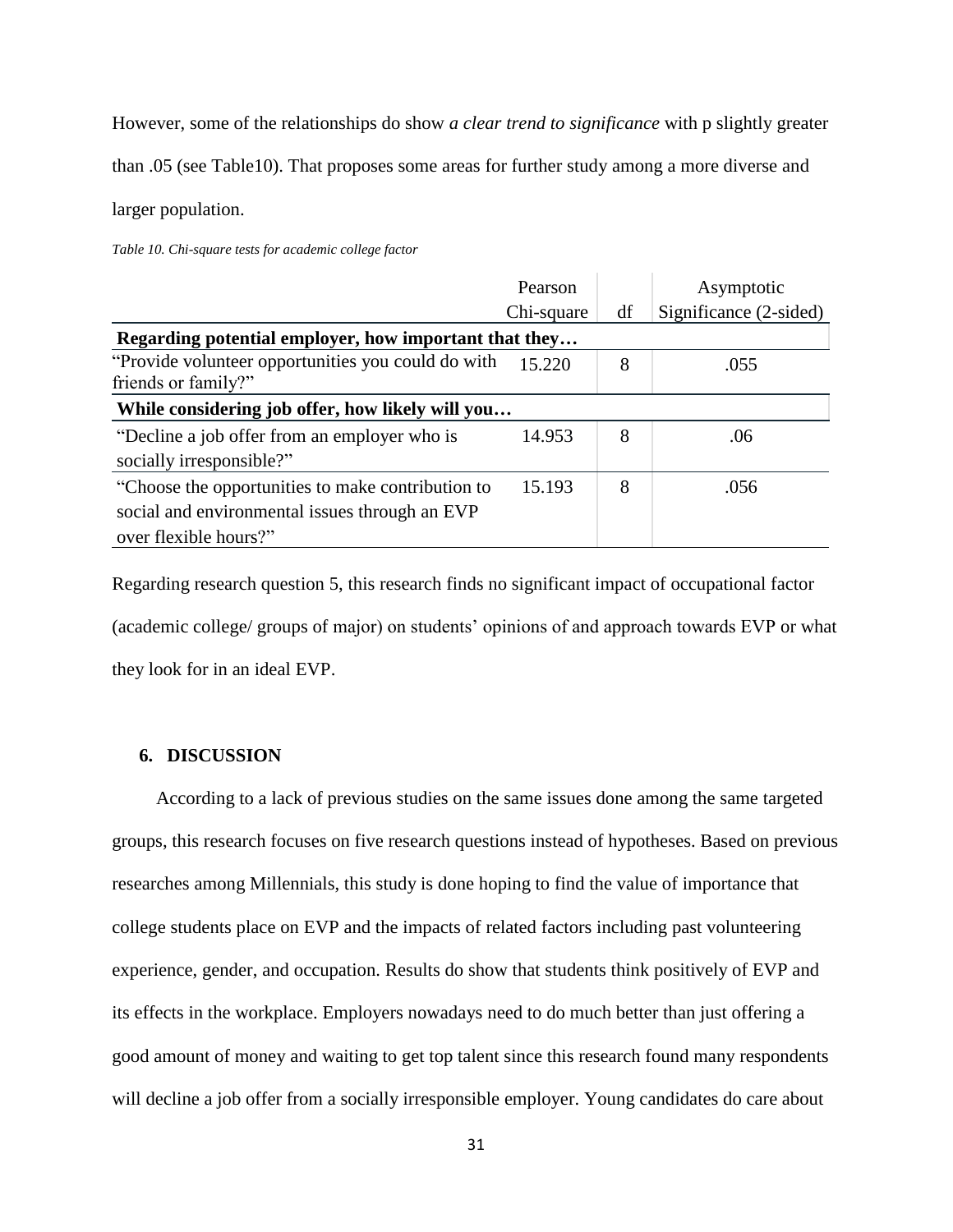how the company performs socially, especially through an EVP. Volunteering and giving back to the community around play a part in young people's life. Many of them will join EVP without any hesitation and even go beyond that by participating in a non-employer-supported program if companies do not offer them the chance. With this young socially responsible and aware generation, EVP is one of the best areas where employers can really make a difference and show their care to employees. It is also explained why many people want to devote their time to such programs. Statistics show that a large percentage of them believe that EVP will make their work more enjoyable and strengthen their affiliation and connection to the company (see Table 1). Those are also what employers are continuously looking for a way to stimulate and maintain among employee body. In short, EVP serves as a bridge harmonizing the need of both employees and employers.

There are some other implications derived from this research. First, it can be noticed that respondents' preference is not consistent throughout the survey. Example can be the case of working experience factor when respondents having full-time job experience would be more likely to find it important for companies to mention community involvement progress while doing recruiting; however, the fact that recruiters mention such information would be much less likely to attract more attention from them than from respondents without full-time job experience. Another example of discrepancy is when respondents did not ranked job skills application high among other features they considered ideal for an EVP to have while over 73 percent of them think it is extremely/somewhat important that EVP involves skill application. Additionally, neutral responses ("neither likely nor unlikely") account for a considerable portion of each question (most of the time, fewer than positive responses and more than negative responses). This implies that many students do not have a full understanding of EVP and how the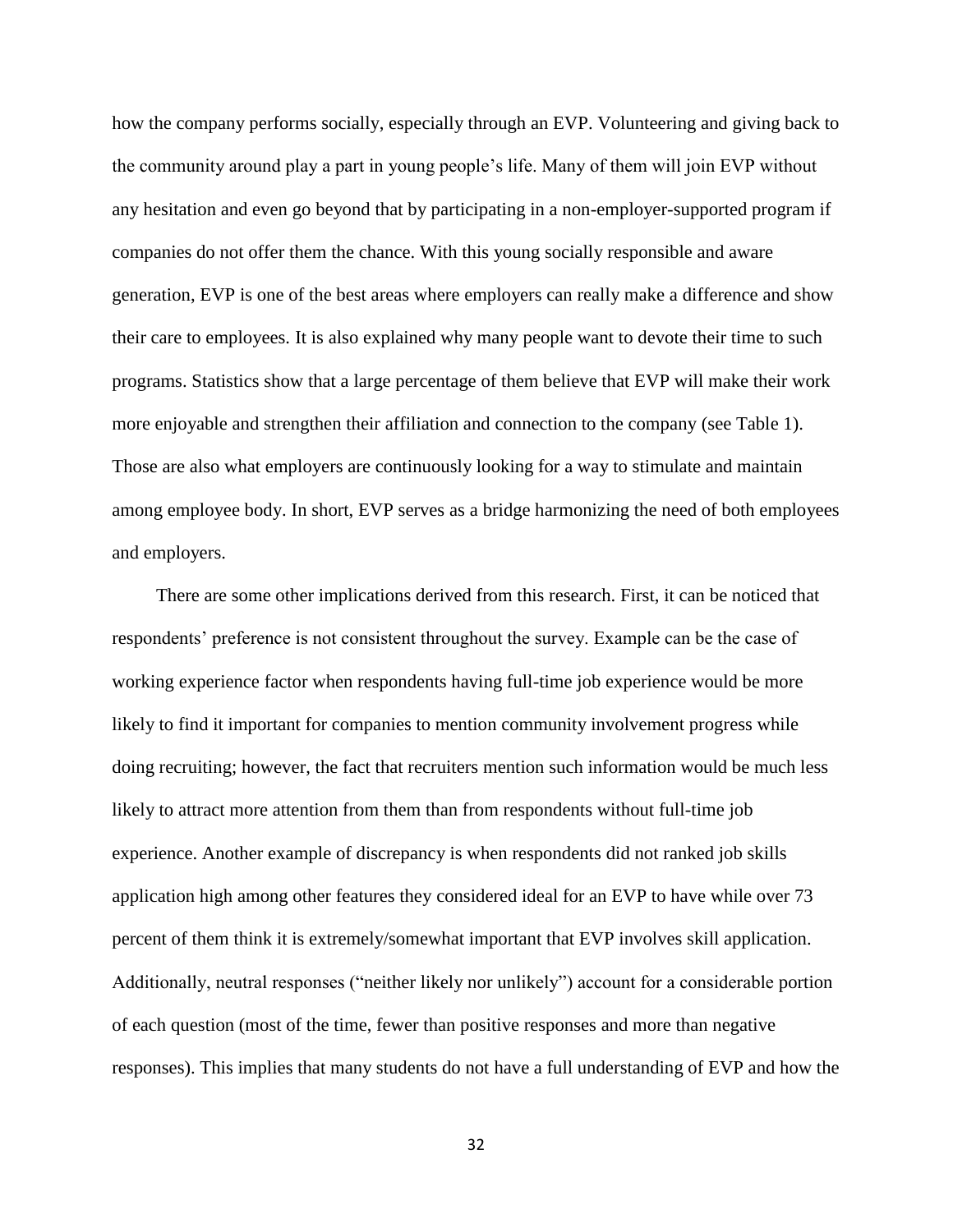program can benefit them in the future even when many are certain that volunteering is important to them. With that in mind, considering a large portion of the answers show positive responses ("extremely/very likely/important"), students, whether really know or just knowing a little bit about EVP, tend to think of it in a positive way. This suggest a great niche for employers to educate students, who will soon become potential job candidates, about EVP and how it can serve as a win-win option. Since students care about volunteering and giving back, once they have a better understand of EVP, recruiters can well leverage this as a point of attraction

Second, employers should make EVP/CSR and other related information easy to notice. The best way to make a message relevant to targeted audience is to speak about what they want to hear. According to the result collected from survey among UNH students, respondents want to know whether an employer is engaged in social/community issues and how. Besides mentioning in conversations, making such information noticeable on company website is advisory. Survey shows that up to 50 percent off respondents would be extremely/somewhat likely to change their opinions from neutral to favoring an employer and 46.2 percent from negative to neutral/positive based on what they hear about EVP. EVP is not only a point of attraction but also a great recruiting tool ready in hands to target today young and "generous" generation.

Third, the research suggests that both altruistic and egoistic approaches to EVP are equally important to consider. Instead of trying to separately measuring to see which one should be given the priority, it is better for EVP builders to incorporate both in an ideal EVP. The main purpose of an EVP is to help associates contribute to causes they care about and for companies to walk their talk regarding CSR. However, it is also necessary to take a business approach towards EVP including goals setting, outcome measuring, and skills application. Young people nowadays, who are usually looking to make impact on the workplace right on the first day, also want to see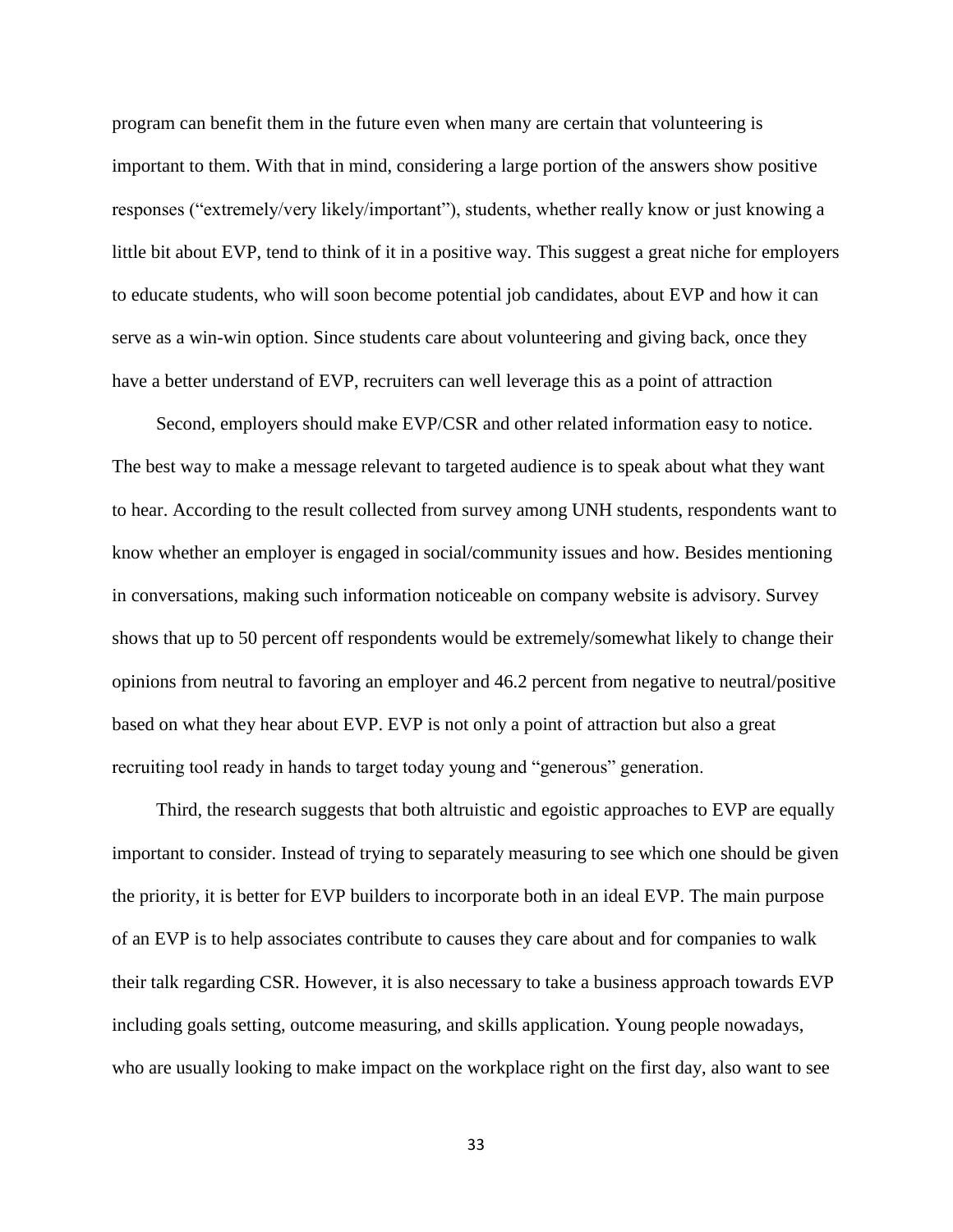changes they make on the community through EVP. Having a clear process of outcomes measuring will also help with information publicizing and keeping participants motivated. Besides, skills application is a trend among EVP now as more than 70 percent of respondents thought it is important to be included in EVP. That is something employers should consider when creating or revising their EVP policy.

Finally, factors like gender and past volunteering experience do have some impacts on how respondents valuate EVP and what they are looking for in a future EVP. Occupation factor, although not suggesting any impact in this study, does suggest potential relationship in future studies. Employers need to truly think about and understand their associates and potential candidates to build not just an EVP but an EVP that speaks to its own participants. Just like how each company its own organizational culture, EVP policy is not something copied and pasted randomly. A good EVP should be customized to targeted participants pool according to demographic and other related features.

The present study has some limitations. The respondents group are not diverse enough to closely represent the whole UNH student body. Limitations appear most clearly when PCBE students account for nearly half of the population. Respondents group is also not genderbalanced since most of respondents are female. However, the study can serve as a meaningful addition to the topic, especially when not many researches regarding EVP have been done among college students.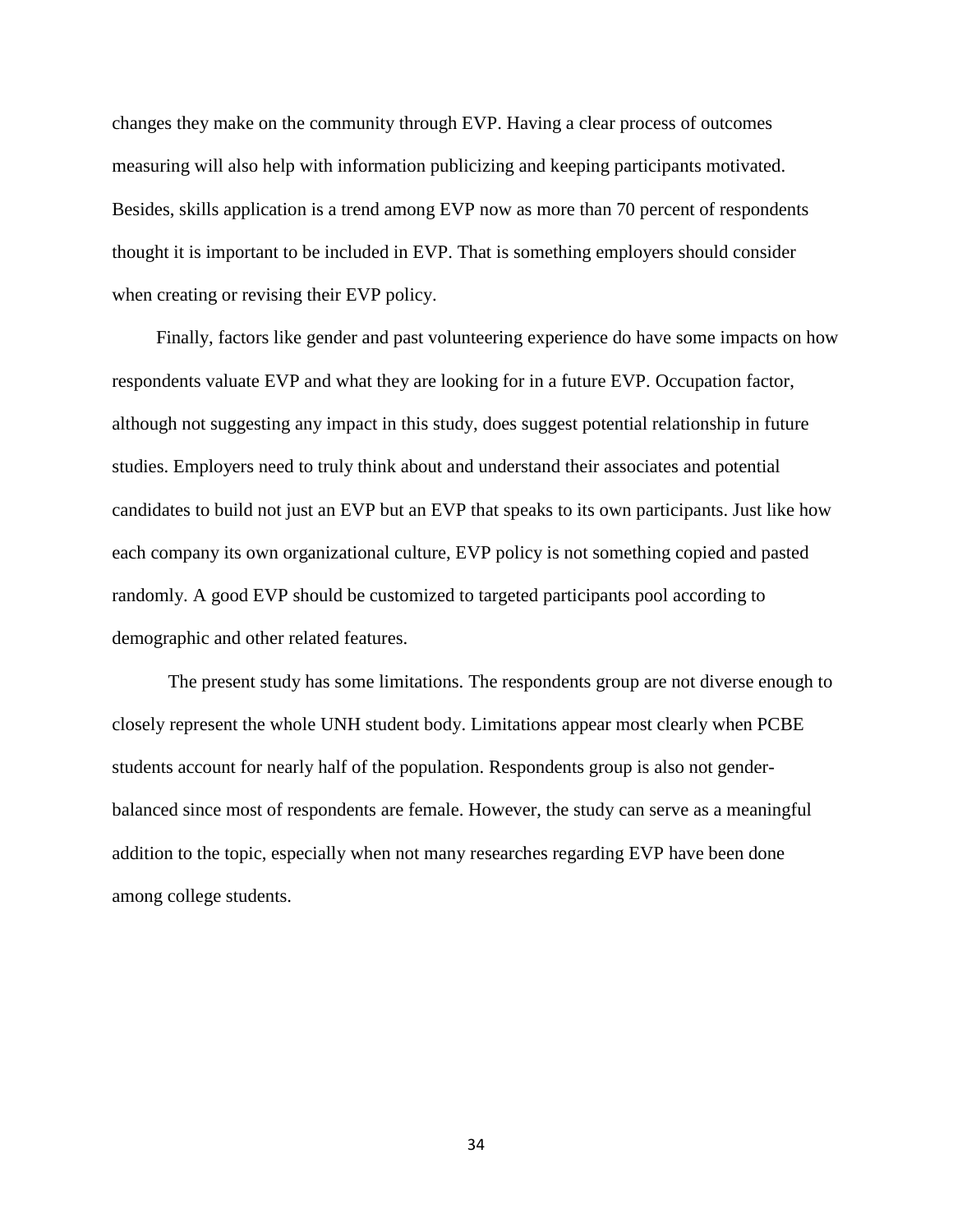#### **REFERENCES**

Achieve. (2016). The 2017 Millennial Impact Report.

- Ajrouch J. K., Tesch-Roemer, C. (2017). Formal and informal volunteering in later life: two sides of the same coin? *Innovation in Aging*, *1*(1), 1395–1396.
- Ajzen, I. (1985). *From Intentions to Actions: A Theory of Planned Behavior*. Berlin, Germany: Springer-Verlag.
- Ajzen, I. (1991). The Theory of Planned Behavior. *Organizational Behavior and Human Decision Processes,* 50, 179-21.
- Arnold, W. (2017). Service and the Millennial Business Student: The Motivating Influence of an E-Book Class Project. *American Journal of Business Education*, 10(2), 66-74.
- Australian Bureau of Statistics (ABS). (2001). Voluntary Work Australia 2000. Australian Bureau of Statistics, Canberra.
- Blau, M. (1964). *Exchange and power in social life*. New York: Wiley.
- Boccalandro, B. (2009). Mapping Success in Employee Volunteering: The Drivers of Effectiveness for Employee Volunteering Giving Programs and Fortune 500 Performance. Boston College Center for Corporate Citizenship.
- Booth, E., Park, W., & Glomb, M. (2009). Employer-supported volunteering benefits: Gift exchange among employers, employees, and volunteer organizations. *Human Resource Management*, 48(2), 227–249.
- Booth, J. & Rodell, J. (2015). Employee Volunteering Report. Terry College of Business, University of Georgia.
- Bussell, H. & Forbes, D. (2001). Understanding the volunteer market: The what, where, who and why of volunteering. *International Journal of Nonprofit and Voluntary Sector Marketing*, 7(3), 244-257.
- Cone Communications. (2015). New cone communications research confirms millennials as America's most ardent CSR supporters, but marked differences revealed among this diverse generation.
- Cone Inc. (2006). Millennial Cause Study: The Millennial Generation: Pro-Social and Empowered to Change the World. Retrieved from: http://www.centerforgiving.org/Portals/0/2006%20Cone%20Millennial%20Cause%20Stud y.pdf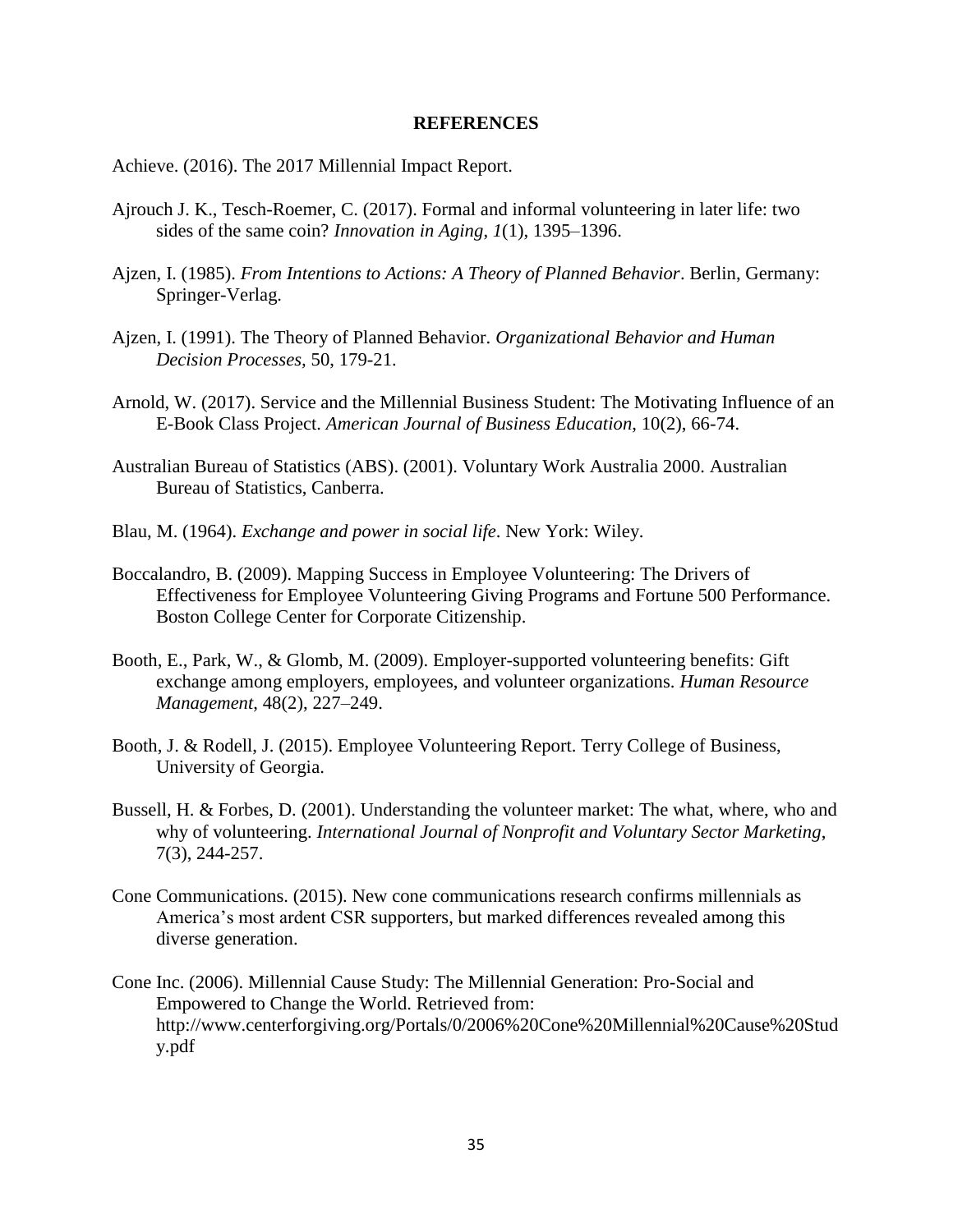- Cone Inc. (2016). 2016 Cone Communications Millennial Employee Engagement Study. Retrieved from: https://static1.squarespace.com/static/56b4a7472b8dde3df5b7013f/t/5819e8b303596e3016 ca0d9c/1478092981243/2016+Cone+Communications+Millennial+Employee+Engagemen t+Study\_Press+Release+and+Fact+Sheet.pdf
- Cornwell, B., & Warburton, E. (2014). Work schedules and community ties. *Work and Occupations*, 41, 139-174.
- Corporation for National & Community Service (CNCS). (2008). Issue Brief: Capitalizing on Volunteers' Skills : Volunteering by Occupation in America. Retrieved from: http://libproxy.unh.edu/login?url=https://search.ebscohost.com/login.aspx?direct=true&db =cat00099a&AN=unh.b2982812&site=eds-live
- Corporation for National and Community Service (CNCS). (n.d.). Volunteering and Civic Engagement among Millennials. Retrieved from: http://wayback.archiveit.org/4567/20160104132824/https://www.volunteeringinamerica.gov/special/Millennials
- Dahlsrud, A. (2008). How Corporate Social Responsibility is Defined: an Analysis of 37 Definitions. *Corporate Social Responsibility and Environmental Management*, 15, 1–13.

Deloitte. (2017). The 2017 Deloitte Millennial Survey.

- Fallon, N. (2015). What is Corporate Social Responsibility? *Business News Daily*.
- Global Tolerance. (2015). The Values Revolution. Retrieved from: http://crnavigator.com/materialy/bazadok/405.pdf

Gloeckler, G. (2008). Here Come the Millennials. (Cover story). *BusinessWeek*, (4109), 46–50.

- IBM Corp. 2017. IBM SPSS Statistics for Windows, Version 25.0. Armonk, NY: IBM Corp.
- Kim, H., Lee, M., Lee, H. & Kim, N. (2010). Corporate Social Responsibility and Employee– Company Identification. *Journal of Business Ethics*, 95, 557-569.
- Kosakowski, J. (2017). How Corporate Responsibility Professionals Use Employee Volunteer Programs*. Forbes*. Retrieved from: https://www.forbes.com/sites/forbesnonprofitcouncil/2017/04/27/how-corporateresponsibility-professionals-use-employee-volunteer-programs/#704030086c24
- Knox, D. (2018). Employee Volunteer Programs Are Associated With Firm-Level Benefits And CEO Incentives: Data On The Ethical Dilemma Of Corporate Social Responsibility Activities. *Journal of Business Ethics*.
- Lammers, J. (1991). Attitudes, Motives, and Demographic Predictors of Volunteer Commitment and Service Duration. *Journal of Social Service Research*, 14(3-4), 125-140.